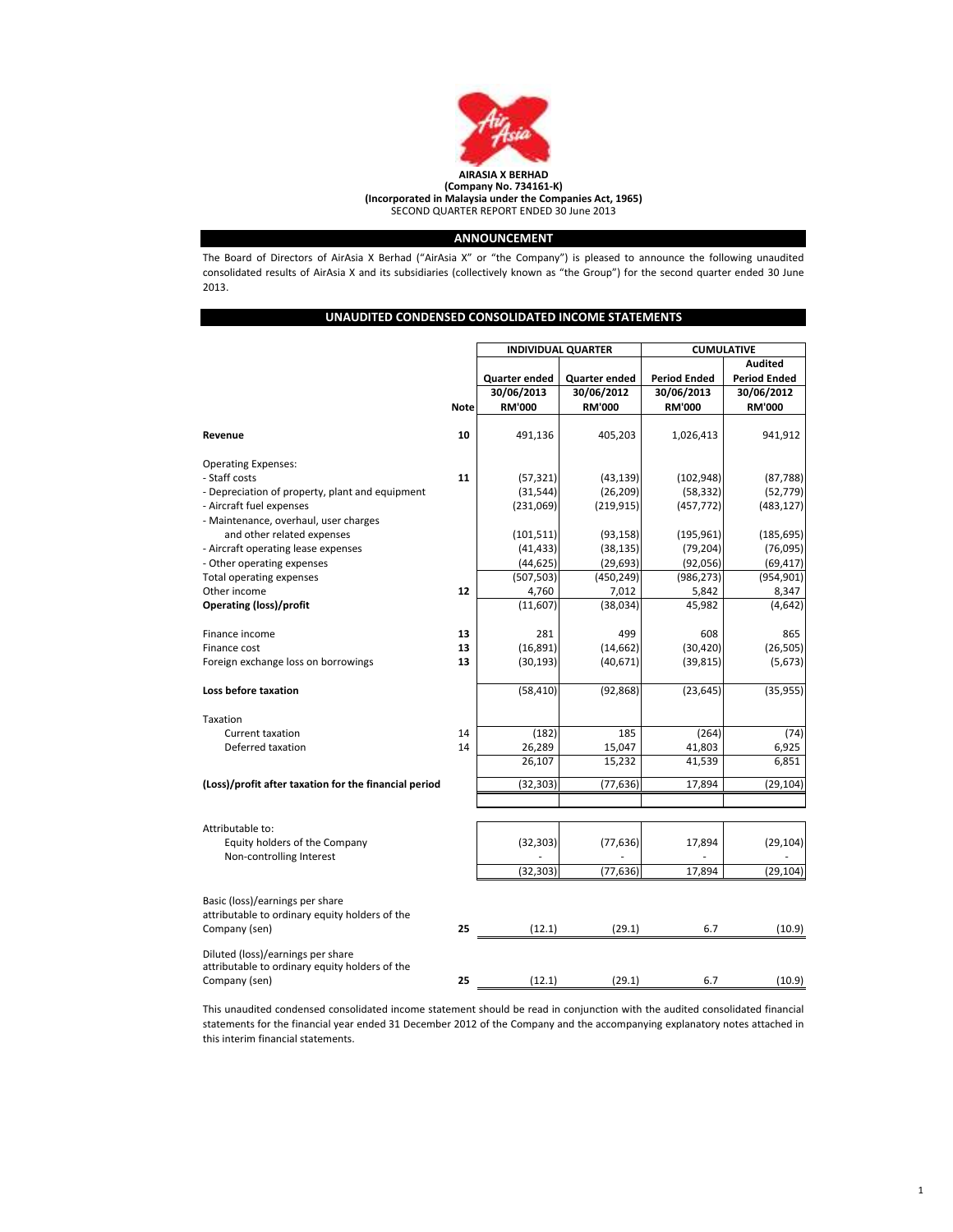

(Company No. 734161-K) (Incorporated in Malaysia under the Companies Act, 1965) SECOND QUARTER REPORT ENDED 30 June 2013

# UNAUDITED CONDENSED CONSOLIDATED STATEMENTS OF COMPREHENSIVE INCOME

|                                                                                                        |             | <b>INDIVIDUAL QUARTER</b> |               | <b>CUMULATIVE</b>   |                     |  |
|--------------------------------------------------------------------------------------------------------|-------------|---------------------------|---------------|---------------------|---------------------|--|
|                                                                                                        |             |                           |               |                     | Audited             |  |
|                                                                                                        |             | Quarter ended             | Quarter ended | <b>Period Ended</b> | <b>Period Ended</b> |  |
|                                                                                                        |             | 30/06/2013                | 30/06/2012    | 30/06/2013          | 30/06/2012          |  |
|                                                                                                        | <b>Note</b> | <b>RM'000</b>             | <b>RM'000</b> | <b>RM'000</b>       | <b>RM'000</b>       |  |
| (Loss)/profit for the period                                                                           |             | (32, 303)                 | (77, 636)     | 17,894              | (29, 104)           |  |
| Other comprehensive income<br>Cash flow hedges<br>Foreign currency translation differences             |             | (8, 153)<br>(91)          | 5             | (8, 153)<br>(61)    | 6                   |  |
| Total comprehensive income<br>for the period                                                           |             | (40, 547)                 | (77, 631)     | 9,680               | (29,098)            |  |
| Total comprehensive income attributable to<br>Equity holder of the company<br>Non-controlling interest |             | (40, 547)                 | (77, 631)     | 9,680               | (29,098)            |  |
| Total comprehensive income<br>for the period                                                           |             | (40, 547)                 | (77, 631)     | 9,680               | (29,098)            |  |
|                                                                                                        |             |                           |               |                     |                     |  |

This unaudited condensed consolidated income statement should be read in conjunction with the audited consolidated financial statements for the financial year ended 31 December 2012 of the Company and the accompanying explanatory notes attached in this interim financial statements.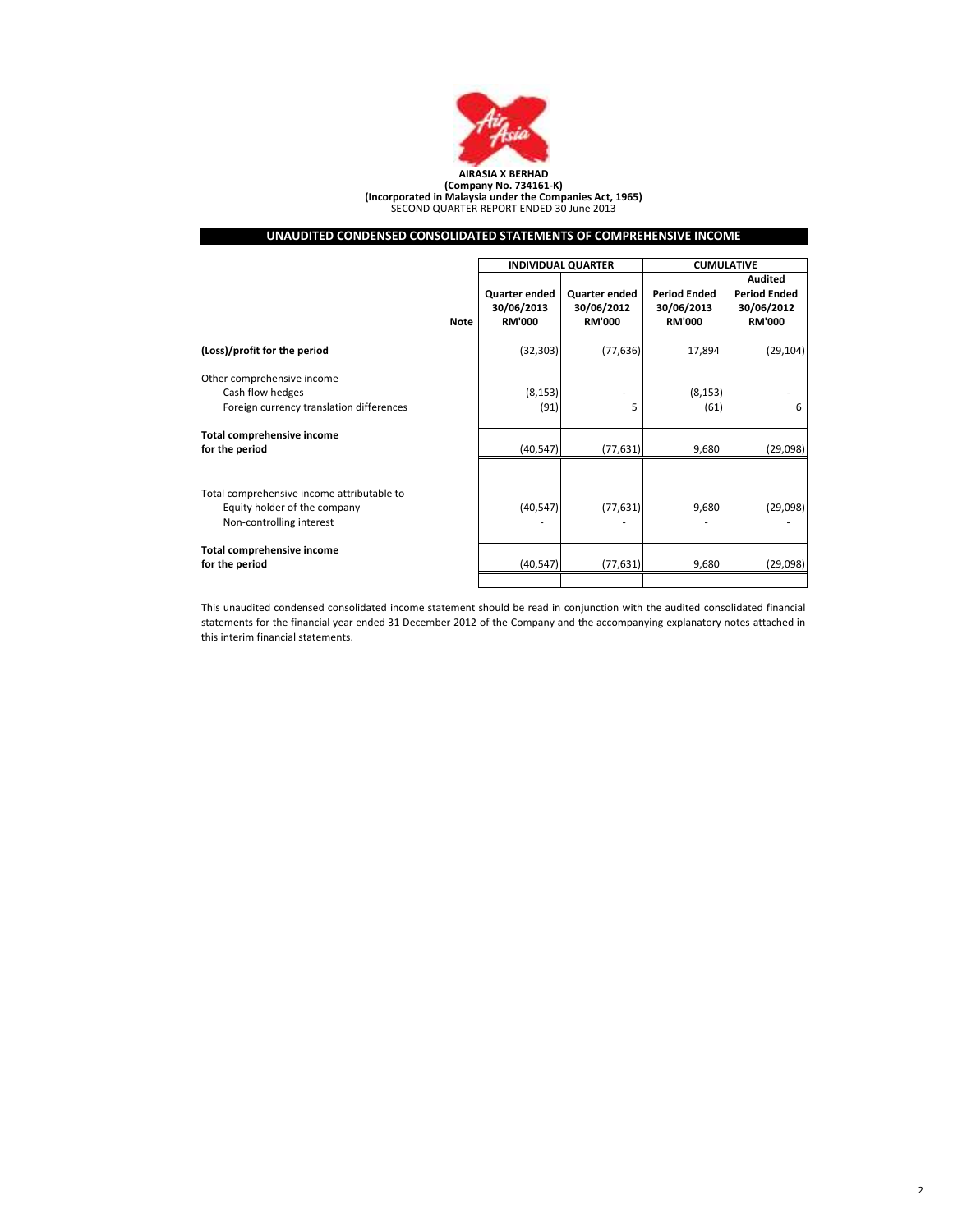

SECOND QUARTER REPORT ENDED 30 June 2013 (Company No. 734161-K) (Incorporated in Malaysia under the Companies Act, 1965)

# UNAUDITED CONDENSED CONSOLIDATED STATEMENT OF FINANCIAL POSITION

|                                  |             | <b>Unaudited</b> | <b>Audited</b> |
|----------------------------------|-------------|------------------|----------------|
|                                  |             | As At            | As At          |
|                                  |             | 30/06/2013       | 31/12/2012     |
|                                  | <b>Note</b> | <b>RM'000</b>    | <b>RM'000</b>  |
| <b>NON-CURRENT ASSETS</b>        |             |                  |                |
| Property, plant and equipment    | 16          | 1,922,414        | 1,325,822      |
| Deferred tax assets              | 14          | 276,643          | 234,840        |
| Deposits on aircraft purchases   | 17          | 415,264          | 418,395        |
| Other deposits                   | 18          | 141,790          | 126,058        |
| Derivative financial instruments | 22          | 7,231            |                |
|                                  |             | 2,763,342        | 2,105,115      |
| <b>CURRENT ASSETS</b>            |             |                  |                |
| Inventories                      |             | 1,019            | 806            |
| Receivables and prepayments      | 19          | 148,110          | 130,786        |
| Amounts due from related parties |             | 33,549           | 15,738         |
| Deposits, cash and bank balances | 20          | 54,816           | 173,951        |
| Tax recoverable                  |             | 1,270            | 1,711          |
|                                  |             | 238,764          | 322,992        |
|                                  |             |                  |                |
| <b>CURRENT LIABILITIES</b>       |             |                  |                |
| Trade and other payables         | 21          | 367,780          | 254,004        |
| Amounts due to related parties   |             | 6,415            | 5,929          |
| Sales in advance                 |             | 230,250          | 195,188        |
| <b>Borrowings</b>                | 22          | 556,402          | 521,045        |
|                                  |             | 1,160,847        | 976,166        |
|                                  |             |                  |                |
| <b>Net Current Liabilities</b>   |             | (922, 083)       | (653, 174)     |
|                                  |             |                  |                |
| <b>NON-CURRENT LIABILITIES</b>   | 22          | 1,250,849        | 871,211        |
| <b>Borrowings</b>                |             |                  |                |
|                                  |             | 590,410          | 580,730        |
|                                  |             |                  |                |
| <b>CAPITAL AND RESERVES</b>      |             |                  |                |
| Share capital                    | 24          | 266,667          | 266,667        |
| Share premium                    |             | 215,832          | 215,832        |
| Hedge reserve                    |             | (8, 153)         |                |
| Retained earnings                |             | 116,191          | 98,297         |
| Currency translation reserve     |             | (127)            | (66)           |
| Shareholders' equity             |             | 590,410          | 580,730        |
|                                  |             |                  |                |
|                                  |             |                  |                |

This unaudited condensed consolidated statement of financial position should be read in conjunction with the audited consolidated financial statements for the financial year ended 31 December 2012 of the Company and the accompanying explanatory notes attached in this interim financial statements.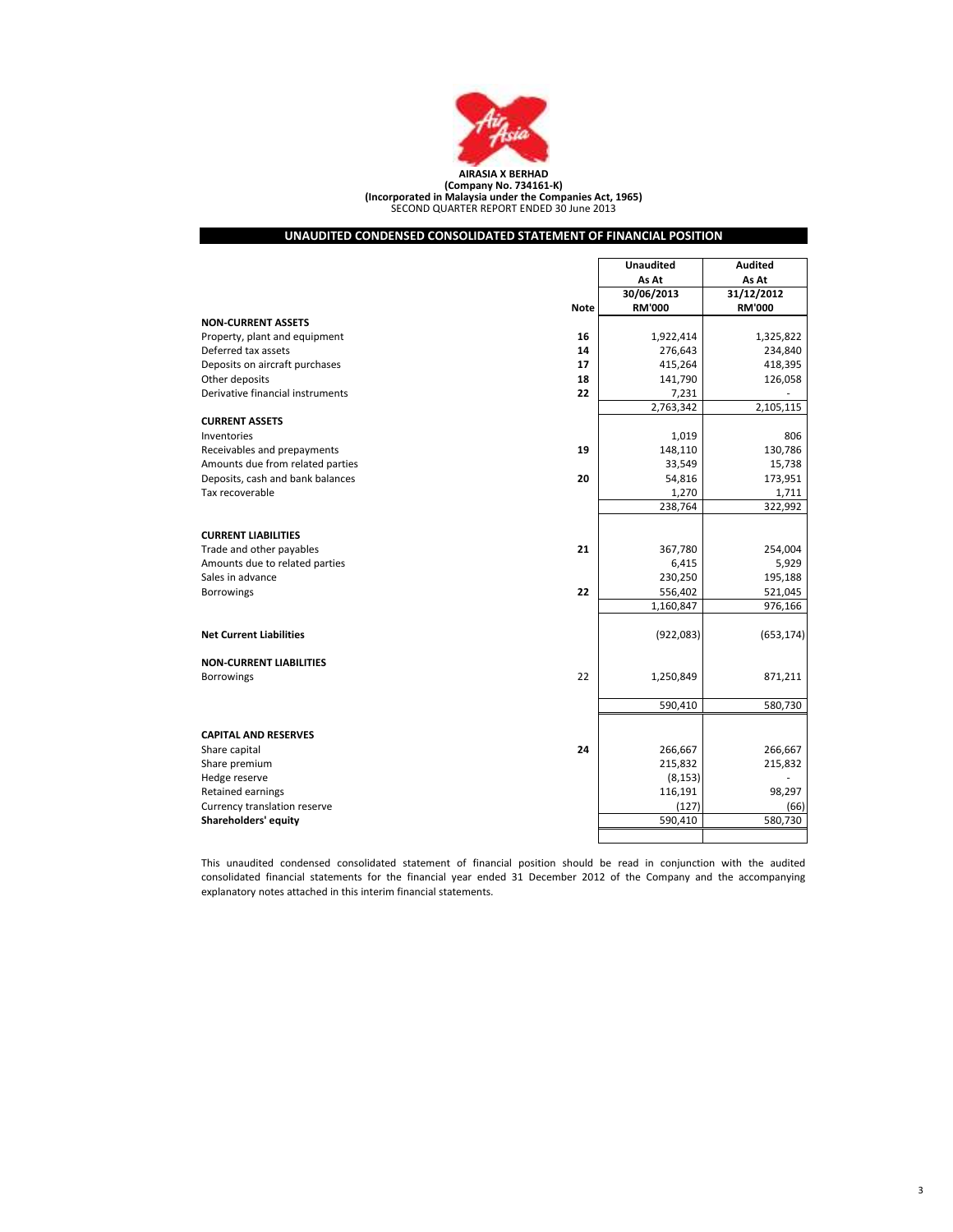

# UNAUDITED CONDENSED CONSOLIDATED STATEMENT OF CASH FLOWS

|                                                                   |                       | <b>Audited</b>      |
|-------------------------------------------------------------------|-----------------------|---------------------|
|                                                                   | <b>Period Ended</b>   | <b>Period Ended</b> |
|                                                                   | 30/06/2013            | 30/06/2012          |
| <b>Note</b>                                                       | <b>RM'000</b>         | <b>RM'000</b>       |
| <b>CASH FLOWS FROM OPERATING ACTIVITIES</b>                       |                       |                     |
|                                                                   |                       |                     |
| Loss before taxation                                              | (23, 645)             | (35, 955)           |
| Adjustments:                                                      |                       |                     |
| Property, plant and equipment                                     |                       |                     |
| - Depreciation                                                    | 58,324                | 52,779              |
| - Gain on disposal                                                |                       | (330)               |
| Interest expense                                                  | 30,421                | 26,505              |
| Interest income                                                   | (609)                 | (508)               |
| Fair value gain on derivative financial instruments               | 1,136                 |                     |
| Interest income on deposits for leased aircraft                   |                       | (357)               |
| Net unrealised foreign exchange loss/ (gain)                      | 36,243                | (927)               |
|                                                                   | 101,870               | 41,207              |
| Changes in working capital                                        |                       |                     |
| Inventories                                                       | (213)                 | 262                 |
| Receivable, prepayments and other deposits                        | (37, 927)             | (36, 679)           |
| Amounts due (to)/ from related parties                            | (11, 262)             | 2,676               |
| Trade and other payables                                          | 114,861               | 60,549              |
| Sales in advance                                                  | 35,062                | (145, 554)          |
| Cash generated from/(used in) operations                          | 202,391               | (77, 539)           |
|                                                                   |                       |                     |
| Interest paid                                                     | (28, 496)             | (25, 586)           |
| Interest received                                                 | 502                   | 527                 |
| Tax paid                                                          | (1,042)               | (771)               |
| Net cash generated from/(used in) operating activities            | 173,355               | (103, 369)          |
| CASH FLOW FROM INVESTING ACTIVITIES                               |                       |                     |
| Property, plant and equipment                                     |                       |                     |
| - Additions                                                       | (654, 916)            | (27, 624)           |
| - Proceeds from disposal                                          |                       | 330                 |
| Deposits on aircraft purchase                                     | 3,747                 | (56,064)            |
| Net cash used in investing activities                             | (651, 169)            | (83, 358)           |
|                                                                   |                       |                     |
| <b>CASH FLOWS FROM FINANCING ACTIVITIES</b>                       |                       |                     |
| Proceeds from borrowings<br>Repayment of borrowings               | 549,418<br>(190, 917) | 151,756             |
| Placement of restricted cash                                      | (14, 936)             | (57, 256)           |
| Net cash generated from/(used in) financing activities            | 343,565               | 94,500              |
|                                                                   |                       |                     |
| NET DECREASE FOR THE FINANCIAL PERIOD                             | (134, 249)            | (92, 227)           |
| <b>CURRENCY TRANSLATION DIFFERENCES</b>                           | 178                   | 3,026               |
| CASH AND CASH EQUIVALENTS AT BEGINNING OF<br>THE FINANCIAL PERIOD | 173,951               | 113,980             |
| CASH AND CASH EQUIVALENTS AT END OF<br>THE FINANCIAL PERIOD<br>20 | 39,880                | 24,779              |
|                                                                   |                       |                     |

This unaudited condensed consolidated statement of cash flow should be read in conjunction with the audited consolidated financial statements for the financial year ended 31 December 2012 of the Company and the accompanying explanatory notes attached in this interim financial statements.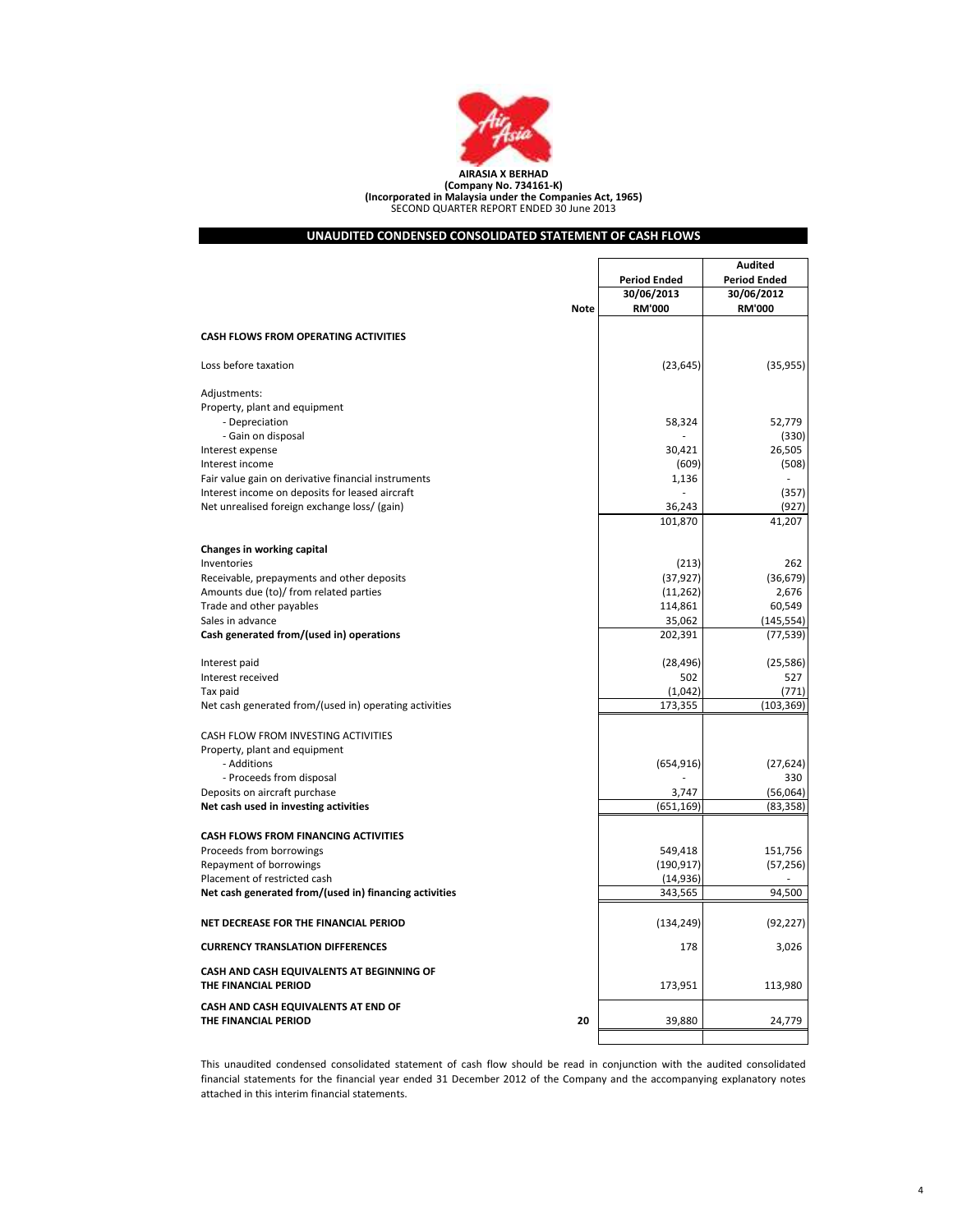

# AIRASIA X BERHAD (Company No. 734161-K) (Incorporated in Malaysia under the Companies Act, 1965) SECOND QUARTER REPORT ENDED 30 June 2013

# UNAUDITED CONDENSED CONSOLIDATED STATEMENT OF CHANGES IN EQUITY

|                                          | Issued and fully paid |                          |                          |                          |                          |                            |                          |                  |                          |                          |               |
|------------------------------------------|-----------------------|--------------------------|--------------------------|--------------------------|--------------------------|----------------------------|--------------------------|------------------|--------------------------|--------------------------|---------------|
|                                          |                       | Issued and fully paid    |                          | Issued and fully paid    |                          | redeemable convertible     |                          |                  |                          |                          |               |
|                                          |                       | ordinary shares          |                          | ordinary shares          |                          | preference shares ("RCPS") |                          |                  |                          |                          |               |
|                                          |                       | of RM1.00 each           |                          | of RM0.15 each           |                          | of RM1.00 each             |                          |                  |                          |                          |               |
|                                          |                       |                          |                          |                          |                          |                            |                          | <b>Cash Flow</b> | Currency                 |                          |               |
|                                          | <b>Number</b>         | Nominal                  | <b>Number</b>            | <b>Nominal</b>           | <b>Number</b>            | <b>Nominal</b>             | <b>Share</b>             | Hedge            | <b>Translation</b>       | Retained                 | <b>Total</b>  |
|                                          | of shares             | Value                    | of shares                | Value                    | of shares                | Value                      | Premium                  | Reserve          | Reserve                  | <b>Earnings</b>          | Equity        |
|                                          | '000                  | <b>RM'000</b>            | '000                     | <b>RM'000</b>            | '000                     | <b>RM'000</b>              | <b>RM'000</b>            | <b>RM'000</b>    | <b>RM'000</b>            | <b>RM'000</b>            | <b>RM'000</b> |
| At 1 January 2013                        | 224,000               | 224,000                  |                          |                          | 42,667                   | 42,667                     | 215,832                  |                  | (66)                     | 98,297                   | 580,730       |
| Net profit for the period                | ٠                     | ٠                        |                          |                          | ٠                        |                            |                          |                  | $\overline{\phantom{a}}$ | 17,894                   | 17,894        |
| Fair value gains during the year         | ۰                     | $\overline{\phantom{a}}$ |                          |                          | ٠                        | ٠                          | $\sim$                   | 8,366            | $\overline{\phantom{a}}$ | $\overline{\phantom{a}}$ | 8,366         |
| Amount transferred to income statement   |                       |                          |                          |                          |                          |                            |                          | (16, 519)        |                          |                          | (16, 519)     |
| Foreign currency translation differences | ٠                     | $\sim$                   |                          |                          | ٠                        |                            | a.                       |                  | (61)                     | ٠                        | (61)          |
| Total comprehensive income               | ٠                     | ٠                        |                          | ٠                        | ٠                        |                            | ٠                        | (8, 153)         | (61)                     |                          | (8, 214)      |
| Conversion of shares                     | 42,667                | 42,667                   |                          | ٠                        | (42, 667)                | (42, 667)                  |                          |                  | ۰                        |                          |               |
| Subdivision of shares                    | (266, 667)            | (266, 667)               | 1,777,778                | 266,667                  |                          |                            |                          | ٠                | ٠                        |                          |               |
| At 30 June 2013                          | $\sim$                | $\sim$                   | 1,777,778                | 266,667                  | $\overline{\phantom{a}}$ | $\sim$                     | 215,832                  | (8, 153)         | (127)                    | 116,191                  | 590,410       |
| At 1 January 2012                        |                       |                          |                          |                          |                          |                            |                          |                  |                          |                          |               |
| - as previously reported                 | 224,000               | 224,000                  |                          | $\overline{a}$           | 42,667                   | 42,667                     | 215,832                  |                  | (65)                     | 20,744                   | 503,178       |
| - effects of restatements                |                       |                          |                          |                          |                          |                            |                          |                  |                          | 43,703                   | 43,703        |
| - as restated                            | 224,000               | 224,000                  | $\sim$                   | ٠                        | 42,667                   | 42,667                     | 215,832                  | ÷                | (65)                     | 64,447                   | 546,881       |
| Net profit for the period                |                       | $\overline{\phantom{a}}$ | $\overline{\phantom{a}}$ | $\overline{\phantom{a}}$ | ٠                        |                            | $\overline{\phantom{a}}$ |                  | $\overline{\phantom{a}}$ | (29, 104)                | (29, 104)     |
| Other comprehensive income               |                       |                          | $\overline{\phantom{a}}$ | ٠                        |                          |                            |                          |                  | 6                        |                          | 6             |
| At 30 June 2012                          | 224,000               | 224,000                  | $\sim$                   | $\sim$                   | 42,667                   | 42,667                     | 215,832                  | ٠                | (59)                     | 35,343                   | 517,783       |
|                                          |                       |                          |                          |                          |                          |                            |                          |                  |                          |                          |               |

This unaudited condensed consolidated statement of changes in equity should be read in conjunction with the audited consolidated financial statements for the financial year ended 31 December 2012 of the Company and the accompanying explanatory notes attached in this interim financial statements.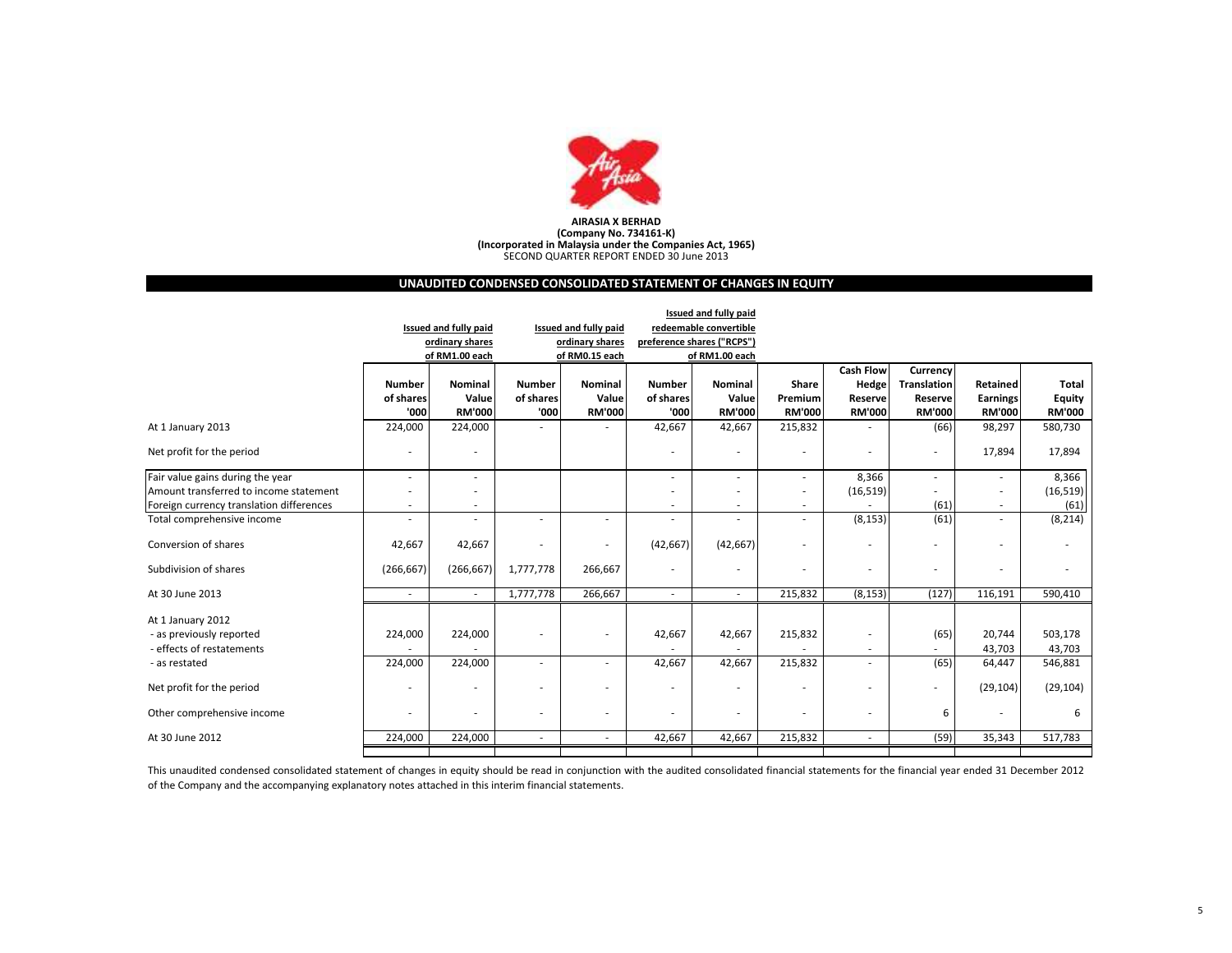

# KEY OPERATING STATISTICS - 30 June 2013

Performance indicator for current quarter against the same quarter last year

| <b>Quarter Ended: 30 June</b>        | Apr - Jun 2013 | Apr - Jun 2012 | <b>Changes Y-O-Y</b> |
|--------------------------------------|----------------|----------------|----------------------|
|                                      |                |                |                      |
| Seat capacity                        | 851,643        | 707,316        | 20.4%                |
| Passengers carried                   | 697,112        | 581,840        | 19.8%                |
| Load Factor (%)                      | 81.8%          | 81.9%          | $-0.1%$              |
| RPK (millions)                       | 3,498          | 3,083          | 13.5%                |
| ASK (millions)                       | 4,274          | 3,766          | 13.5%                |
| Average passenger fare (RM)          | 508.84         | 496.48         | 2.5%                 |
| Ancillary revenue per passenger (RM) | 141.95         | 129.16         | 9.9%                 |
| Revenue per ASK (sen)                | 11.60          | 10.55          | 9.9%                 |
| Revenue per ASK (US¢)                | 3.78           | 3.39           | 11.4%                |
| Cost per ASK (sen)                   | 11.91          | 11.57          | 2.9%                 |
| Cost per ASK (US¢)                   | 3.88           | 3.72           | 4.3%                 |
| Cost per ASK (sen) - excluding fuel  | 6.50           | 5.73           | 13.4%                |
| Cost per ASK (USC) - excluding fuel  | 2.12           | 1.84           | 15.0%                |
| Aircraft (end of period)             | 12             | 9              | 33.3%                |
| Average sector length (km)           | 5,019          | 5,328          | $-5.8%$              |
| Sectors flown                        | 2,259          | 1,878          | 20.3%                |
| Fuel consumed (Barrels)              | 591,468        | 529,354        | 11.7%                |
| Average fuel price (USD/ Barrel)     | 127.19         | 133.41         | $-4.7%$              |

# Definitions and calculation methodology

| RPK (Revenue Passenger Kilometres) | Represents revenue passenger kilometres, which is the number of paying<br>passengers carried on scheduled flights multiplied by the number of<br>kilometres those passengers were flown.                                                                                                                                                                                                                           |
|------------------------------------|--------------------------------------------------------------------------------------------------------------------------------------------------------------------------------------------------------------------------------------------------------------------------------------------------------------------------------------------------------------------------------------------------------------------|
| ASK (Available Seat Kilometres)    | Represents available seat kilometres, which is the total number of seats<br>available on scheduled flights multiplied by the number of kilometres those<br>seats were flown.                                                                                                                                                                                                                                       |
| Revenue per ASK                    | Calculated as (i) total revenue (including charter flights), as adjusted for<br>certain revenue and expense items that are contained in the line item "Other<br>income" relating to the operation of our airline services, including, but not<br>limited to, airport taxes, revenue from the sale of the AirAsia Insure products<br>and insurance claims, (ii) divided by ASK.                                     |
| Cost per ASK                       | Calculated as (i) total operating expenses (including charter flights), as<br>adjusted for airport taxes and to exclude unrealised foreign exchange gain /<br>(loss) and other expenses not directly related to the operation of our airline<br>services, and to include certain finance income items, including realised<br>foreign exchange gain / (loss), (ii) divided by ASK.                                  |
| Cost per ASK - excluding fuel      | Calculated as (i) total operating expenses (including charter flights) excluding<br>aircraft fuel expenses, as adjusted for airport taxes and to exclude unrealised<br>foreign exchange gain / (loss) and other expenses not directly related to the<br>operation of our airline services, and to include certain finance income items,<br>including realised foreign exchange gain / (loss), (ii) divided by ASK. |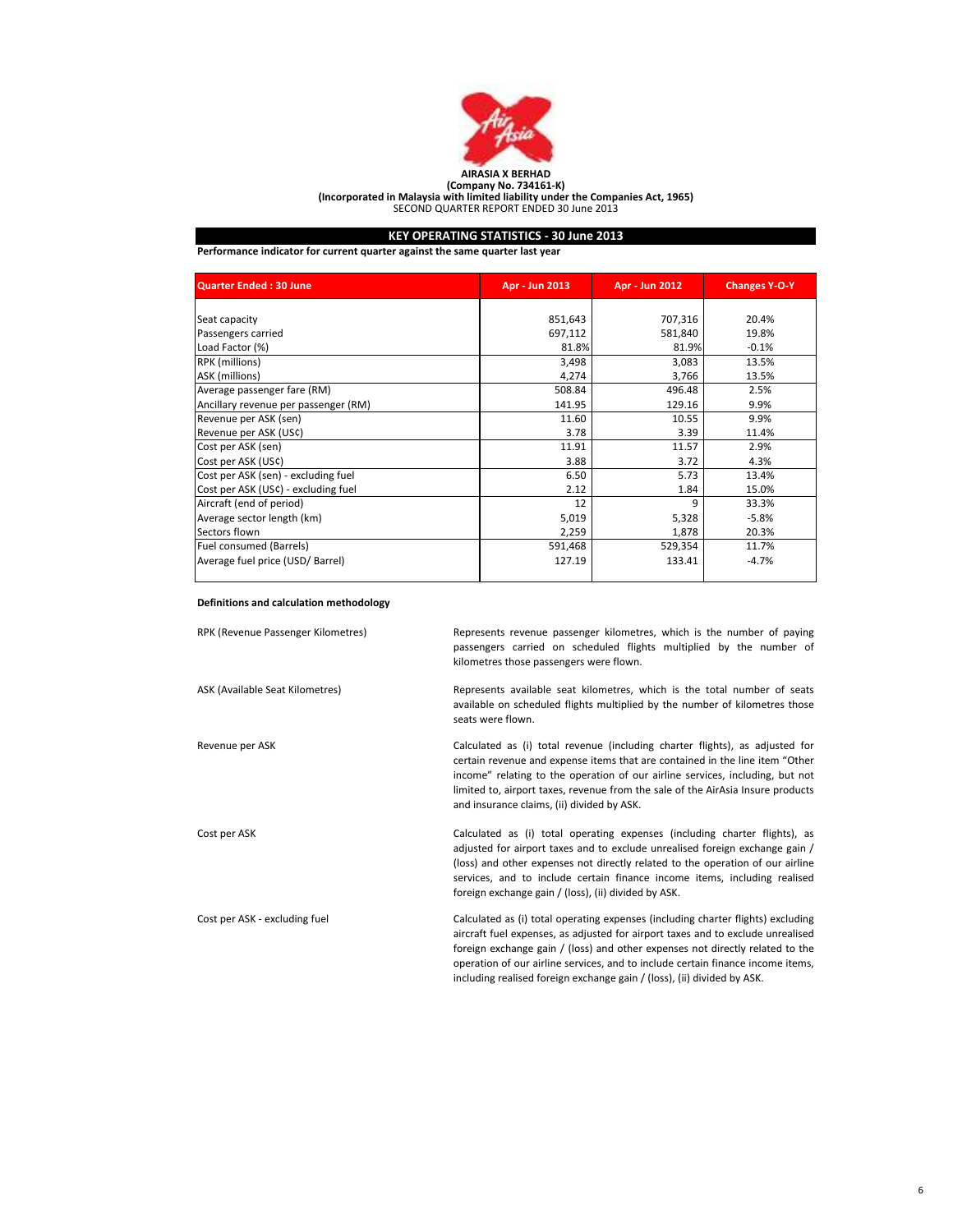

#### 1. Basis of preparation

The interim financial report is unaudited and has been prepared in accordance with Malaysian Financial Reporting Standard ("MFRS") 134 "Interim Financial Reporting" and paragraph 9.22 and Appendix 9B of the Bursa Malaysia Securities Berhad ("Bursa Malaysia") Listing Requirements.

The interim financial statements should be read in conjunction with the audited consolidated financial statements of the Company for the financial year ended 31 December 2012.

#### 2. Summary of significant accounting policies

The accounting policies and methods of computation adopted for the interim financial statements are consistent with those adopted for the audited consolidated financial statements of the Company for the financial year ended 31 December 2012, except for the adoption of the following MFRS and amendments to MFRS during the financial period:

| MFRS 10                 | <b>Consolidated Financial Statements</b>            |
|-------------------------|-----------------------------------------------------|
| MFRS 13                 | <b>Fair Value Measurement</b>                       |
| <b>Revised MFRS 127</b> | Separate Financial Statements                       |
| Amendment to MFRS 101   | Presentation of Items of Other Comprehensive Income |
| Amendment to MFRS 119   | <b>Employee Benefits</b>                            |
| Amendment to MFRS 7     | Financial Instruments: Disclosures                  |
| Amendment to MFRS 132   | <b>Financial Instruments: Presentation</b>          |

The adoption of the above MFRS and amendments to MFRS did not have any material financial impact to the Group.

# 3. Auditors' report on preceding annual financial statements

The auditors have expressed an unqualified opinion on the audited consolidated financial statements of the Company for the financial year ended 31 December 2012.

# 4. Seasonality of operations

AirAsia X is primarily involved in the provision of air transportation services and is therefore subject to seasonal demand for air travel. As a significant portion of its passengers travel for leisure, the Company generally records higher revenue during holiday periods, particularly from November to February. Accordingly, the revenues and cash flows are generally higher from November to February, and generally lower from March to June due to decreased travel during these months.

# 5. Unusual items due to their nature, size or incidence

There were no unusual items affecting assets, liabilities, equity, net income or cash flows during the current quarter and financial period-to-date.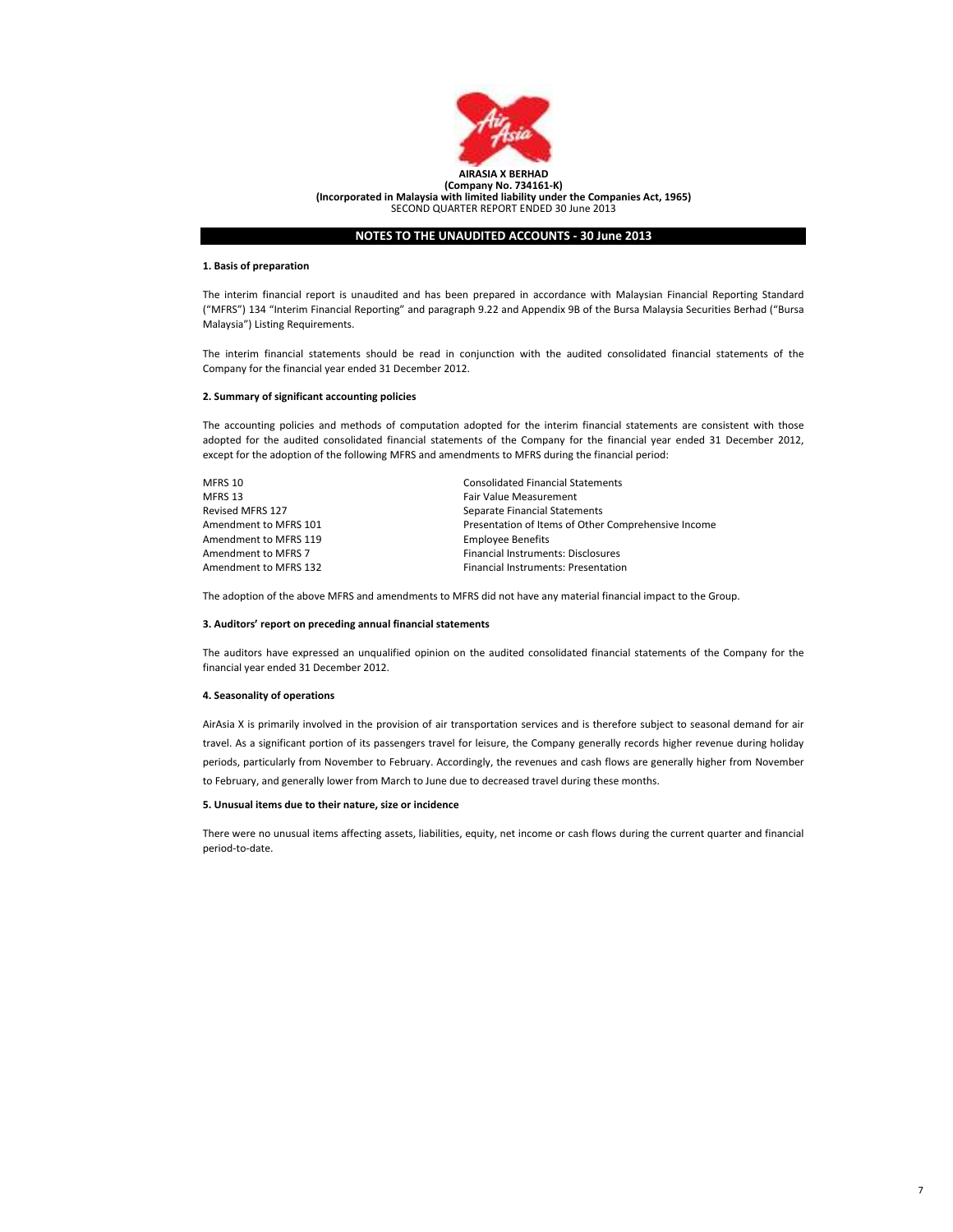

(Incorporated in Malaysia with limited liability under the Companies Act, 1965) SECOND QUARTER REPORT ENDED 30 June 2013

# NOTES TO THE UNAUDITED ACCOUNTS - 30 June 2013

# 6. Changes in estimates

There were no changes in estimates that have had material effects on the current quarter and financial period-to-date results.

# 7. Capital and reserves

On 10 May 2013, all of our outstanding RCPS were converted into ordinary shares of RM1.00 each. Subsequently on 13 May 2013, all of our authorised RCPS were cancelled and our issued and fully paid share capital of RM1.00 each were sub-divided into ordinary shares of RM0.15 each.

The conversion, cancellation and subdivision of both authorised and issued and fully paid up share capital are as disclosed in note 23.

# 8. Dividend paid

No dividends were declared or approved in the quarter ended 30 June 2013.

# 9. Segment reporting

The reportable operating segments of the Group have been identified as North Asia, Australia, Middle East, West Asia, Europe, India and New Zealand. The Group has completely withdrawn from the Europe, India and New Zealand segments since the quarter ended 30 June 2012.

|                                |                                                          | <b>INDIVIDUAL QUARTER</b>                    |                                                    | <b>CUMULATIVE</b>                                  |  |
|--------------------------------|----------------------------------------------------------|----------------------------------------------|----------------------------------------------------|----------------------------------------------------|--|
|                                | Quarter ended<br>30/06/2013<br><b>RM'000</b>             | Quarter ended<br>30/06/2012<br><b>RM'000</b> | <b>Period Ended</b><br>30/06/2013<br><b>RM'000</b> | <b>Period Ended</b><br>30/06/2012<br><b>RM'000</b> |  |
| Revenue                        |                                                          |                                              |                                                    |                                                    |  |
| North Asia                     | 252,615                                                  | 193,267                                      | 512,562                                            | 391,336                                            |  |
| Australia                      | 177,311                                                  | 156,864                                      | 411,545                                            | 332,056                                            |  |
| Middle East <sup>1</sup>       | 43,951                                                   | 23,255                                       | 71,399                                             | 44,678                                             |  |
| West Asia <sup>2</sup>         | 17,259                                                   |                                              | 30,907                                             |                                                    |  |
| Sub-total                      | 491,136                                                  | 373,386                                      | 1,026,413                                          | 768,070                                            |  |
| Europe                         |                                                          | 14,447                                       |                                                    | 93,227                                             |  |
| India                          |                                                          | 760                                          |                                                    | 32,554                                             |  |
| New Zealand                    | ٠                                                        | 16,610                                       |                                                    | 48,061                                             |  |
| Sub-total                      |                                                          | 31,817                                       |                                                    | 173,842                                            |  |
| <b>Total</b>                   | 491,136                                                  | 405,203                                      | 1,026,413                                          | 941,912                                            |  |
|                                | <b>INDIVIDUAL QUARTER</b><br>Quarter ended Quarter ended |                                              | <b>CUMULATIVE</b><br><b>Period Ended</b>           | <b>Period Ended</b>                                |  |
|                                | 30/06/2013<br><b>RM'000</b>                              | 30/06/2012<br><b>RM'000</b>                  | 30/06/2013<br><b>RM'000</b>                        | 30/06/2012<br><b>RM'000</b>                        |  |
| EBITDAR/(LBITDAR) <sup>3</sup> |                                                          |                                              |                                                    |                                                    |  |
| North Asia                     | 24,985                                                   | 20,253                                       | 77,745                                             | 63,865                                             |  |
| Australia                      | 17,453                                                   | 5,642                                        | 70,592                                             | 75,518                                             |  |
| Middle East <sup>1</sup>       | 13,674                                                   | 6,591                                        | 26,515                                             | 12,980                                             |  |
| West Asia <sup>2</sup>         | 5,258                                                    |                                              | 8,666                                              |                                                    |  |
| Sub-total                      | 61,370                                                   | 32,486                                       | 183,518                                            | 152,363                                            |  |
| Europe                         |                                                          | (4,550)                                      |                                                    | (28, 119)                                          |  |
| India                          |                                                          | 1,310                                        |                                                    | 3,542                                              |  |
| New Zealand                    |                                                          | (2,936)                                      |                                                    | (3, 554)                                           |  |
|                                |                                                          |                                              |                                                    |                                                    |  |
| Sub-total                      |                                                          | (6, 176)                                     |                                                    | (28, 131)                                          |  |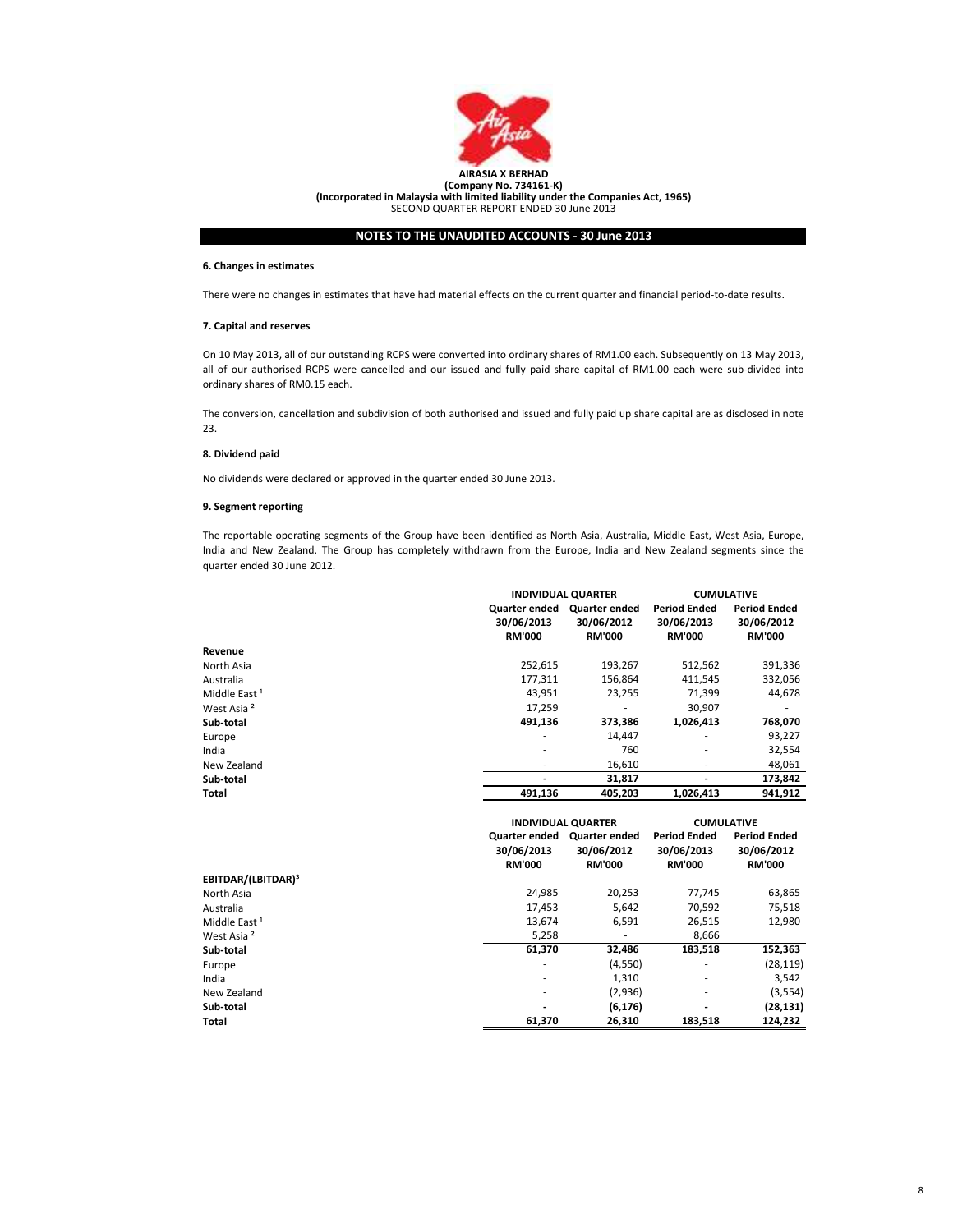

# AIRASIA X BERHAD (Company No. 734161-K) (Incorporated in Malaysia with limited liability under the Companies Act, 1965) SECOND QUARTER REPORT ENDED 30 June 2013

# NOTES TO THE UNAUDITED ACCOUNTS - 30 June 2013

|                                                        | <b>INDIVIDUAL QUARTER</b>                    |                                                     | <b>CUMULATIVE</b>                                  |                                                    |
|--------------------------------------------------------|----------------------------------------------|-----------------------------------------------------|----------------------------------------------------|----------------------------------------------------|
|                                                        | Quarter ended<br>30/06/2013<br><b>RM'000</b> | <b>Quarter ended</b><br>30/06/2012<br><b>RM'000</b> | <b>Period Ended</b><br>30/06/2013<br><b>RM'000</b> | <b>Period Ended</b><br>30/06/2012<br><b>RM'000</b> |
| (Loss Before Tax) ("(LBT)") /Profit Before Tax ("PBT") |                                              |                                                     |                                                    |                                                    |
| North Asia                                             | (33, 373)                                    | (25, 365)                                           | (21, 204)                                          | (803)                                              |
| Australia                                              | (24, 858)                                    | (33, 655)                                           | (4, 439)                                           | 26,130                                             |
| Middle East <sup>1</sup>                               | (2,000)                                      | 5,331                                               | (1, 104)                                           | 4,197                                              |
| West Asia <sup>2</sup>                                 | 1,821                                        | ۰                                                   | 3,102                                              |                                                    |
| Sub-total                                              | (58, 410)                                    | (53, 689)                                           | (23, 645)                                          | 29,524                                             |
| Europe                                                 | ٠                                            | (22,272)                                            | ٠                                                  | (48,208)                                           |
| India                                                  | ۰                                            | (6,690)                                             | ٠                                                  | (2,677)                                            |
| New Zealand                                            | ۰                                            | (10, 217)                                           | ٠                                                  | (14,594)                                           |
| Sub-total                                              |                                              | (39, 179)                                           | ٠                                                  | (65, 479)                                          |
| Total                                                  | (58, 410)                                    | (92, 868)                                           | (23, 645)                                          | (35, 955)                                          |

# Notes:

1 Includes the Tehran route which was subsequently terminated on 15 October 2012, of which the contribution to the revenue during the quarter ended 30 June 2012 is immaterial (i.e. less than 5%).

² Represents the Nepal route.

³ EBITDAR/ (LBITDAR) represents earnings/ (loss) before finance cost, taxation, depreciation, amortisation and aircraft rental expenses.

# 10. Revenue

|                   | <b>INDIVIDUAL QUARTER</b> |                      | <b>CUMULATIVE</b>   |                     |
|-------------------|---------------------------|----------------------|---------------------|---------------------|
|                   | <b>Quarter ended</b>      | <b>Quarter ended</b> | <b>Period Ended</b> | <b>Period Ended</b> |
|                   | 30/06/2013                | 30/06/2012           | 30/06/2013          | 30/06/2012          |
|                   | <b>RM'000</b>             | <b>RM'000</b>        | <b>RM'000</b>       | <b>RM'000</b>       |
| Scheduled flights | 298.159                   | 257,559              | 652,041             | 640,386             |
| Refund            | (232)                     | (1, 362)             | (443)               | (1, 368)            |
|                   | 297,927                   | 256,197              | 651,598             | 639,018             |
| Charter flights   | 17.468                    | 8.875                | 33.045              | 11,629              |
| Fuel surcharge    | 56,561                    | 31,311               | 106,330             | 65,779              |
| Freight and cargo | 21,317                    | 19,437               | 41,231              | 44,077              |
| Ancillary revenue | 97.776                    | 74.275               | 194.031             | 165,488             |
| Management fee    | 87                        | 88                   | 178                 | 181                 |
| Other revenue     |                           | 15,020               | ۰                   | 15,740              |
|                   | 491,136                   | 405,203              | 1.026.413           | 941.912             |

Ancillary revenue includes administrative and other fees, seat fees, change fees, convenience fees, excess baggage fees, inflight sales, and other items and services.

# 11. Staff cost

|                                       |                                              | <b>INDIVIDUAL QUARTER</b>                           |                                                    | <b>CUMULATIVE</b>                                  |
|---------------------------------------|----------------------------------------------|-----------------------------------------------------|----------------------------------------------------|----------------------------------------------------|
|                                       | Quarter ended<br>30/06/2013<br><b>RM'000</b> | <b>Quarter ended</b><br>30/06/2012<br><b>RM'000</b> | <b>Period Ended</b><br>30/06/2013<br><b>RM'000</b> | <b>Period Ended</b><br>30/06/2012<br><b>RM'000</b> |
| Wages, salaries, bonus and allowances | 52.823                                       | 39.763                                              | 93.761                                             | 80,276                                             |
| Defined contribution retirement plan  | 4.498                                        | 3.376                                               | 9.187                                              | 7.512                                              |
|                                       | 57.321                                       | 43.139                                              | 102.948                                            | 87.788                                             |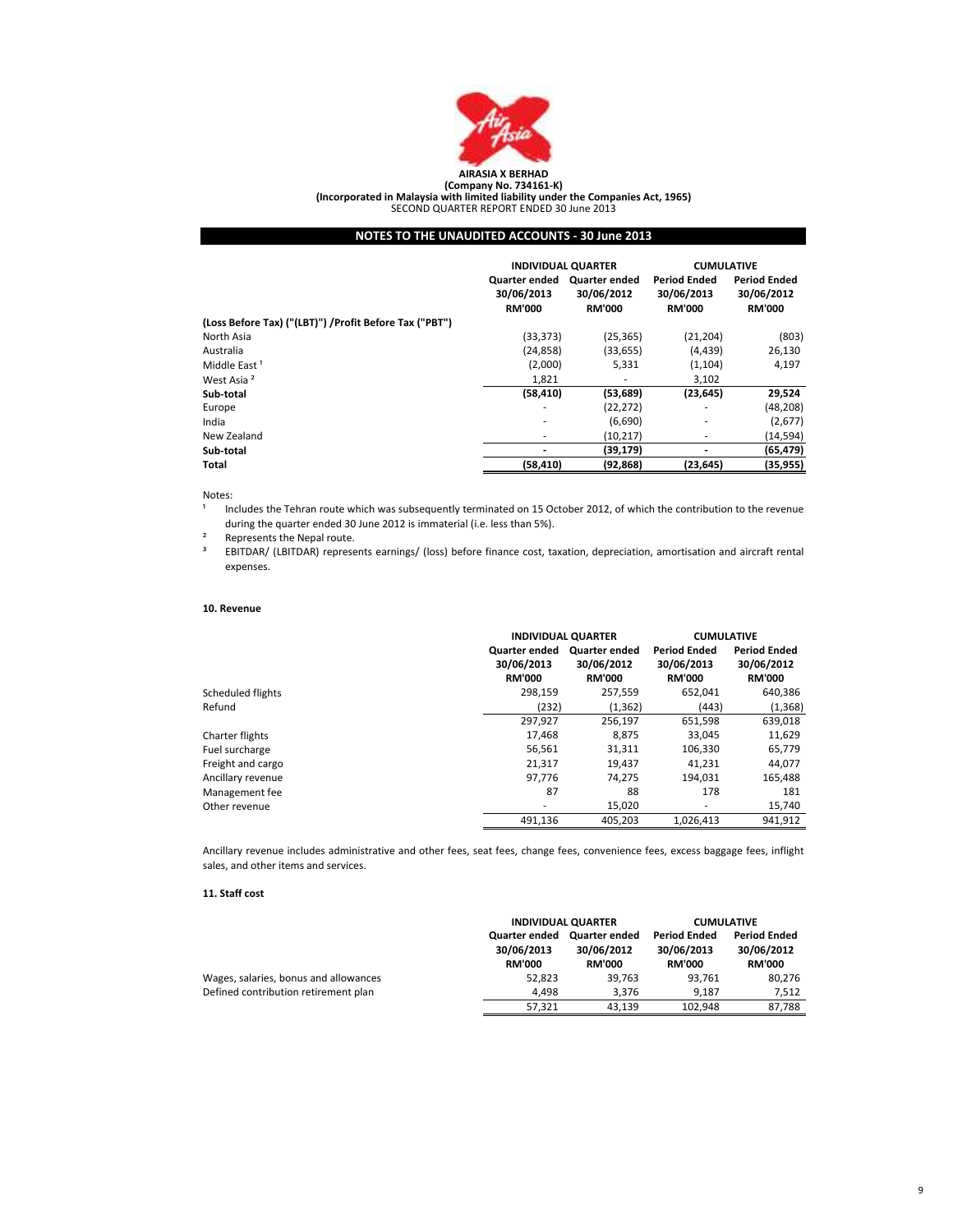

(Company No. 734161-K) (Incorporated in Malaysia with limited liability under the Companies Act, 1965) SECOND QUARTER REPORT ENDED 30 June 2013

NOTES TO THE UNAUDITED ACCOUNTS - 30 June 2013

12. Other Income

|                                                   | <b>INDIVIDUAL QUARTER</b>                    |                                                     | <b>CUMULATIVE</b>                                  |                                                    |
|---------------------------------------------------|----------------------------------------------|-----------------------------------------------------|----------------------------------------------------|----------------------------------------------------|
|                                                   | Quarter ended<br>30/06/2013<br><b>RM'000</b> | <b>Quarter ended</b><br>30/06/2012<br><b>RM'000</b> | <b>Period Ended</b><br>30/06/2013<br><b>RM'000</b> | <b>Period Ended</b><br>30/06/2012<br><b>RM'000</b> |
| Gain on disposal of property, plant and equipment | 8                                            | 15                                                  | 8                                                  | 330                                                |
| Income from insurance                             | 1.178                                        | 874                                                 | 2.260                                              | 1.728                                              |
| <b>Others</b>                                     | 3.574                                        | 6.123                                               | 3.574                                              | 6,289                                              |
|                                                   | 4.760                                        | 7.012                                               | 5.842                                              | 8.347                                              |

Other income ('others') includes incentives received/receivable by the Group from certain airport authorities.

# 13. Finance income/(costs)

|                                                 | <b>INDIVIDUAL QUARTER</b>   |                                                            | <b>CUMULATIVE</b>                                  |                                                    |
|-------------------------------------------------|-----------------------------|------------------------------------------------------------|----------------------------------------------------|----------------------------------------------------|
|                                                 | 30/06/2013<br><b>RM'000</b> | Quarter ended Quarter ended<br>30/06/2012<br><b>RM'000</b> | <b>Period Ended</b><br>30/06/2013<br><b>RM'000</b> | <b>Period Ended</b><br>30/06/2012<br><b>RM'000</b> |
| <b>Finance income:</b>                          |                             |                                                            |                                                    |                                                    |
| Interest income on deposits with licensed banks | 281                         | 142                                                        | 608                                                | 508                                                |
| Interest income on deposits for leased aircraft |                             | 357                                                        |                                                    | 357                                                |
|                                                 | 281                         | 499                                                        | 608                                                | 865                                                |
| <b>Finance costs:</b>                           |                             |                                                            |                                                    |                                                    |
| Interest expense on bank borrowings             | (16, 416)                   | (13, 466)                                                  | (29, 879)                                          | (25, 236)                                          |
| Bank facilities and other charges               | (475)                       | (1, 196)                                                   | (541)                                              | (1, 269)                                           |
|                                                 | (16, 891)                   | (14, 662)                                                  | (30, 420)                                          | (26, 505)                                          |
| Foreign exchange gain/(loss)                    |                             |                                                            |                                                    |                                                    |
| Unrealised foreign exchange (loss)/gain         |                             |                                                            |                                                    |                                                    |
| on borrowings                                   | (47, 232)                   | (43, 713)                                                  | (56, 494)                                          | (5,673)                                            |
| Fair value movement recycled from cash          |                             |                                                            |                                                    |                                                    |
| flow hedge reserve                              | 16,519                      |                                                            | 16,519                                             |                                                    |
| Unrealised foreign exchange gain on deposits    |                             |                                                            |                                                    |                                                    |
| and bank balances                               | 520                         | 3,042                                                      | 239                                                |                                                    |
|                                                 | (30, 193)                   | (40, 671)                                                  | (39, 736)                                          | (5, 673)                                           |
| Realised foreign exchange loss on upliftment    |                             |                                                            |                                                    |                                                    |
| of fixed deposits                               |                             |                                                            | (79)                                               |                                                    |
| Net foreign exchange (losses)/gains             | (30, 193)                   | (40, 671)                                                  | (39, 815)                                          | (5, 673)                                           |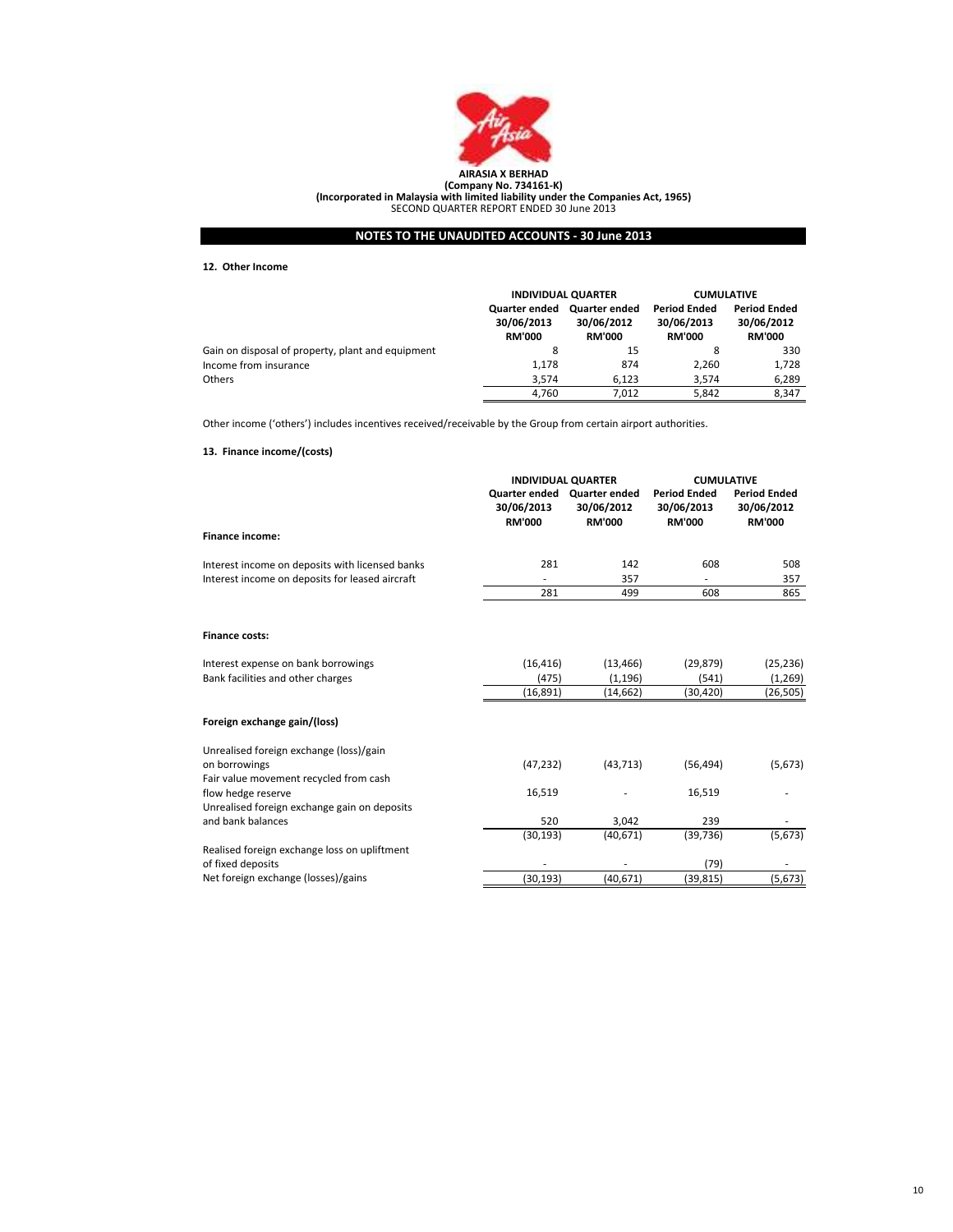

(Company No. 734161-K) (Incorporated in Malaysia with limited liability under the Companies Act, 1965) SECOND QUARTER REPORT ENDED 30 June 2013

NOTES TO THE UNAUDITED ACCOUNTS - 30 June 2013

### 14. Taxation

# Current taxation

The current taxation charge comprises tax payable on interest income.

#### Deferred taxation

In the 6 months ended 30 June 2013 the Company recognised a net tax allowance of RM41.5 million, as compared to RM6.9 million in the 6 months ended 30 June 2012, due primarily to income tax exemptions recognised for certain qualifying expenditures as provided by the Malaysian Ministry of Finance.

The following table sets forth the reconciliation between the Malaysian statutory and actual tax credit earned by the Group for the periods indicated.

|                                                                       | <b>INDIVIDUAL QUARTER</b>                           |                                                     | <b>CUMULATIVE</b>                                  |                                                    |
|-----------------------------------------------------------------------|-----------------------------------------------------|-----------------------------------------------------|----------------------------------------------------|----------------------------------------------------|
|                                                                       | <b>Quarter ended</b><br>30/06/2013<br><b>RM'000</b> | <b>Quarter ended</b><br>30/06/2012<br><b>RM'000</b> | <b>Period Ended</b><br>30/06/2013<br><b>RM'000</b> | <b>Period Ended</b><br>30/06/2012<br><b>RM'000</b> |
| LBT                                                                   | (58, 410)                                           | (92, 868)                                           | (23, 645)                                          | (35, 955)                                          |
| Tax calculated at Malaysian statutory tax rate of 25%<br>Tax effects: | (14, 603)                                           | (23, 217)                                           | (5, 911)                                           | (8,989)                                            |
| - tax incentives                                                      | (17,079)                                            |                                                     | (42, 871)                                          |                                                    |
| - expenses not deductible for tax purposes                            | 11,623                                              | 915                                                 | 15,252                                             | 2.144                                              |
| - income not subject to tax                                           | (6,048)                                             | 7,070                                               | (8,009)                                            | (6)                                                |
| Taxation                                                              | (26, 107)                                           | (15, 232)                                           | (41, 539)                                          | (6, 851)                                           |

#### 15. Disclosure of Realised and Unrealised Profits

The cumulative retained profit of the Group and its subsidiaries comprise realised and unrealised profit are as follows:

|                                                                | As at<br>30/06/2013<br><b>RM'000</b> | As at<br>31/12/2012<br><b>RM'000</b> |
|----------------------------------------------------------------|--------------------------------------|--------------------------------------|
| Total retained profit of AirAsia X Berhad and its subsidiaries |                                      |                                      |
| Realised                                                       | 44.919                               | 59,811                               |
| Unrealised                                                     | 71.272                               | 38,486                               |
|                                                                | 116.191                              | 98.297                               |

#### 16. Property, plant and equipment

#### (a) Acquisition and disposal

During the quarter ended 30 June 2013, the Group acquired property, plant and equipment amounting to RM654.9 million (quarter ended 30 June 2012: RM27.6 million) primarily in relation to the acquisition of new aircraft.

#### (b) Revaluation

There was no revaluation of property, plant and equipment for the quarter ended 30 June 2013 (quarter ended 30 June 2012: RM Nil).

# (c) Impairment

There was no impairment of property, plant and equipment for the quarter ended 30 June 2013 (quarter ended 30 June 2012: RM Nil).

# 17. Deposits on aircraft purchase

The deposits on aircraft purchase are denominated in US Dollars ("USD") and are in respect of pre-delivery payments on aircraft purchase, which will be delivered between July 2013 to May 2025. Pre-delivery payments constitute an installment in respect of the price of the aircraft and are deducted from the final price on delivery.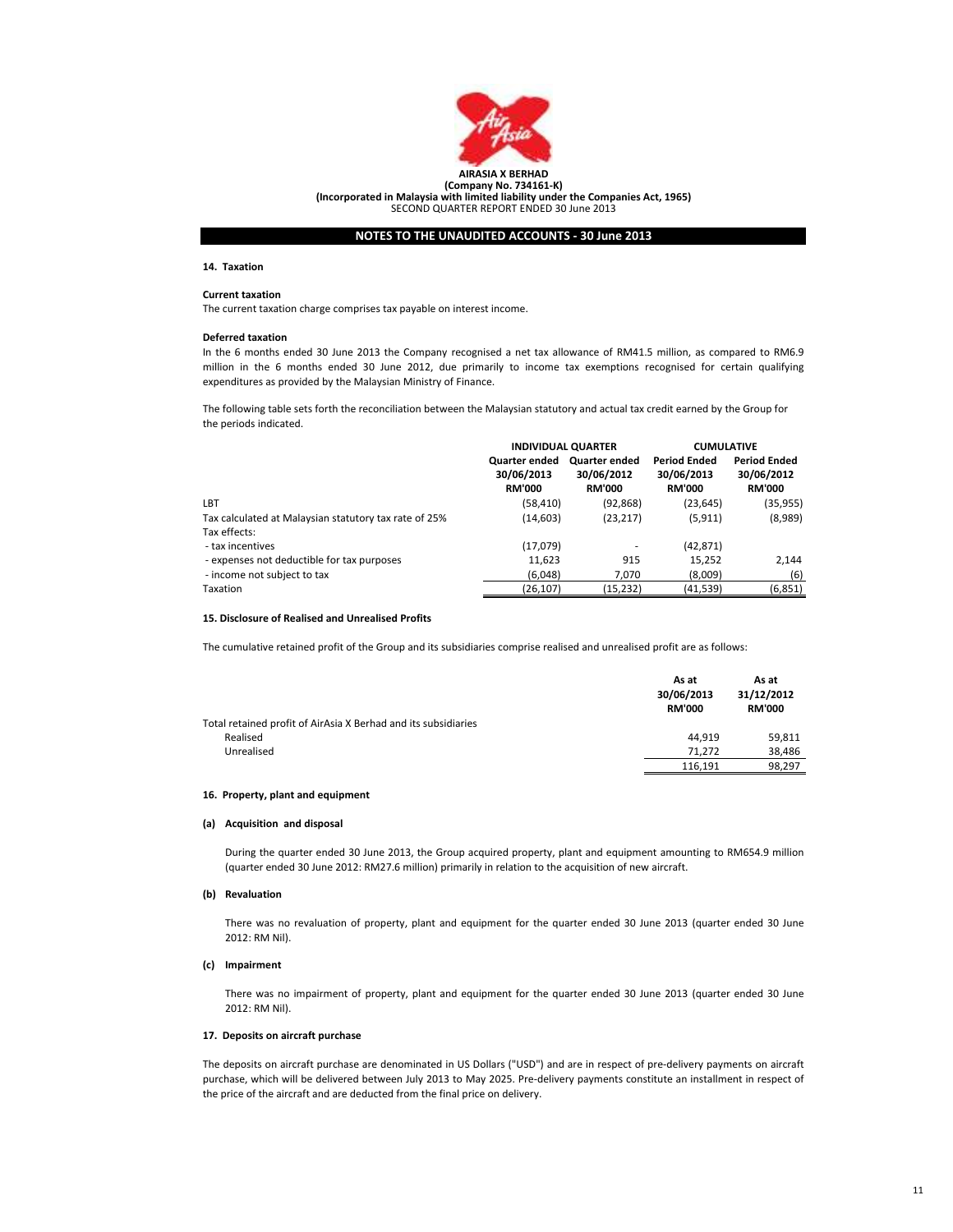

# 18. Other deposits

Other deposits include deposits paid for maintenance of aircraft and deposits paid to lessors for leased aircraft. These deposits are denominated in USD.

# 19. Receivables and prepayments

|                                 | As at<br>30/06/2013<br><b>RM'000</b> | As at<br>31/12/2012<br><b>RM'000</b> |
|---------------------------------|--------------------------------------|--------------------------------------|
| Trade receivables               | 37,265                               | 31,091                               |
| Other receivables               | 26,669                               | 33,935                               |
| Prepayment                      | 35,331                               | 24,255                               |
| <b>Deposits</b>                 | 48,845                               | 42,394                               |
|                                 | 148,110                              | 131,675                              |
| Less: Impairment of receivables | ۰                                    | (889)                                |
|                                 | 148,110                              | 130,786                              |

# 20. Deposits, cash and bank balances

For the purpose of the cash flow statements, cash and cash equivalents include the following:

|                             | As at<br>30/06/2013<br><b>RM'000</b> | As at<br>31/12/2012<br><b>RM'000</b> |
|-----------------------------|--------------------------------------|--------------------------------------|
| Cash and bank balances      | 37.240                               | 113,553                              |
| Deposits with licensed bank | 17,576                               | 60,398                               |
|                             | 54.816                               | 173,951                              |
| Less: Restricted cash       | (14, 936)                            |                                      |
| Cash and cash equivalents   | 39.880                               | 173.951                              |

# 21. Trade and other payables

|                             | As at<br>30/06/2013<br><b>RM'000</b> | As at<br>31/12/2012<br><b>RM'000</b> |
|-----------------------------|--------------------------------------|--------------------------------------|
| Trade payables              | 232.652                              | 170.164                              |
| Other payables and accruals | 135.128                              | 83,840                               |
|                             | 367,780                              | 254,004                              |

Other payables and accruals include operational expenses payable to airport authorities and passenger service charges.

# 22. Borrowings

|                                                  | As at<br>30/06/2013<br><b>RM'000</b> | As at<br>31/12/2012<br><b>RM'000</b> |
|--------------------------------------------------|--------------------------------------|--------------------------------------|
| Current                                          |                                      |                                      |
| - Revolving credit (unsecured)                   | 357,551                              | 351,705                              |
| - Term loans (secured)                           | 160,538                              | 100,027                              |
| - Time loan (secured)                            | 32.000                               | 48,000                               |
| - Commodity Murabahah Term Financing (unsecured) | 6,313                                | 21,313                               |
|                                                  | 556,402                              | 521,045                              |
| Non-current                                      |                                      |                                      |
| - Revolving credit (unsecured)                   | 80,710                               | 131,875                              |
| - Term loans (secured)                           | 1,170,139                            | 739,336                              |
|                                                  | 1,250,849                            | 871,211                              |
| <b>Total borrowings</b>                          | 1,807,251                            | 1,392,256                            |
|                                                  |                                      |                                      |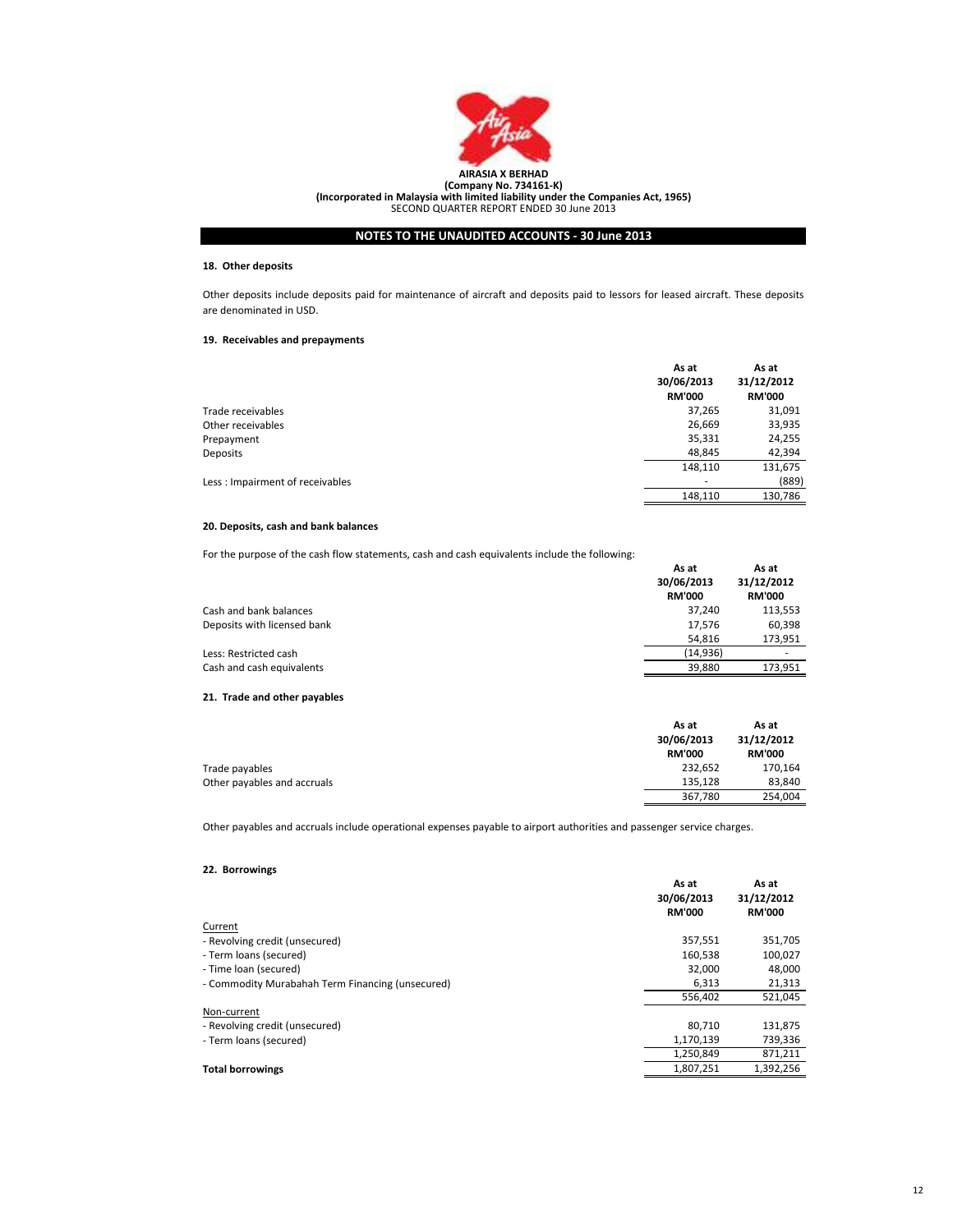

The currency profile of borrowings is as follows:

|                                                                         | As at         | As at         |
|-------------------------------------------------------------------------|---------------|---------------|
|                                                                         | 30/06/2013    | 31/12/2012    |
|                                                                         | <b>RM'000</b> | <b>RM'000</b> |
| Ringgit Malaysia ("RM")                                                 | 278.309       | 309,309       |
| <b>USD</b>                                                              | 1,528,942     | 1,082,947     |
|                                                                         | 1,807,251     | 1,392,256     |
| The movement of the borrowings during the financial period as follows:- |               |               |
|                                                                         | As at         | As at         |
|                                                                         | 30/06/2013    | 30-06-2012    |
|                                                                         | <b>RM'000</b> | <b>RM'000</b> |
| At beginning of financial period                                        | 1,392,256     | 1,278,547     |
| Proceeds from borrowings                                                | 549.418       | 160,449       |
| Repayment of borrowings                                                 | (190, 917)    | (65, 948)     |
| Unrealised forex loss on borrowings                                     | 56.494        | 8.692         |

#### 23. Derivative Financial Instruments

At end of financial period

The Group has entered into 2 cross currency interest rate contracts ("CCIRS") to hedge against fluctuations in the foreign exchange currency and interest rates on its 2 newly delivered aircraft during the quarter under review. Gains and losses recognised in the cash flow hedge reserve in equity will be continuously released to the income statement within finance cost until the full repayment of the aircraft loans (Note 22).

1,807,251

1,381,740

Under the CCIRS facilities, the Company converted the 2 aircraft loans whereby:

(i) The USD principal repayments throughout the tenor of 10 and 12 years will be paid in RM at an exchange rate of USD1 to RM3.0260 and RM3.0895 respectively; and

(ii) The USD interests of 3 months London Interbank Offered Rate ("LIBOR") plus a margin ranging between 0.80% and 3.75% will be paid at a RM fixed rates of 4.13% and 7.03% per annum for the entire tenor of the 2 loans.

The full fair value of a hedging derivative is classified as a non-current asset if the remaining maturity of the hedge item is more than 12 months and, as a current asset, if the maturity of the hedged item is less than 12 months.

The derivative financial instruments is classified as level 2 in the fair value hierarchy model.

The Group's level 2 hedging derivatives comprise the 2 abovementioned CCIRS contracts. These contracts have been fair valued using forward interest rates extracted from observable yield curves. The effects of discounting are generally insignificant for level 2 derivatives.

The derivative financial assets carry a notional and fair value of RM479million (31.12.12: nil) and RM7.2million (31.12.12: nil) respectively.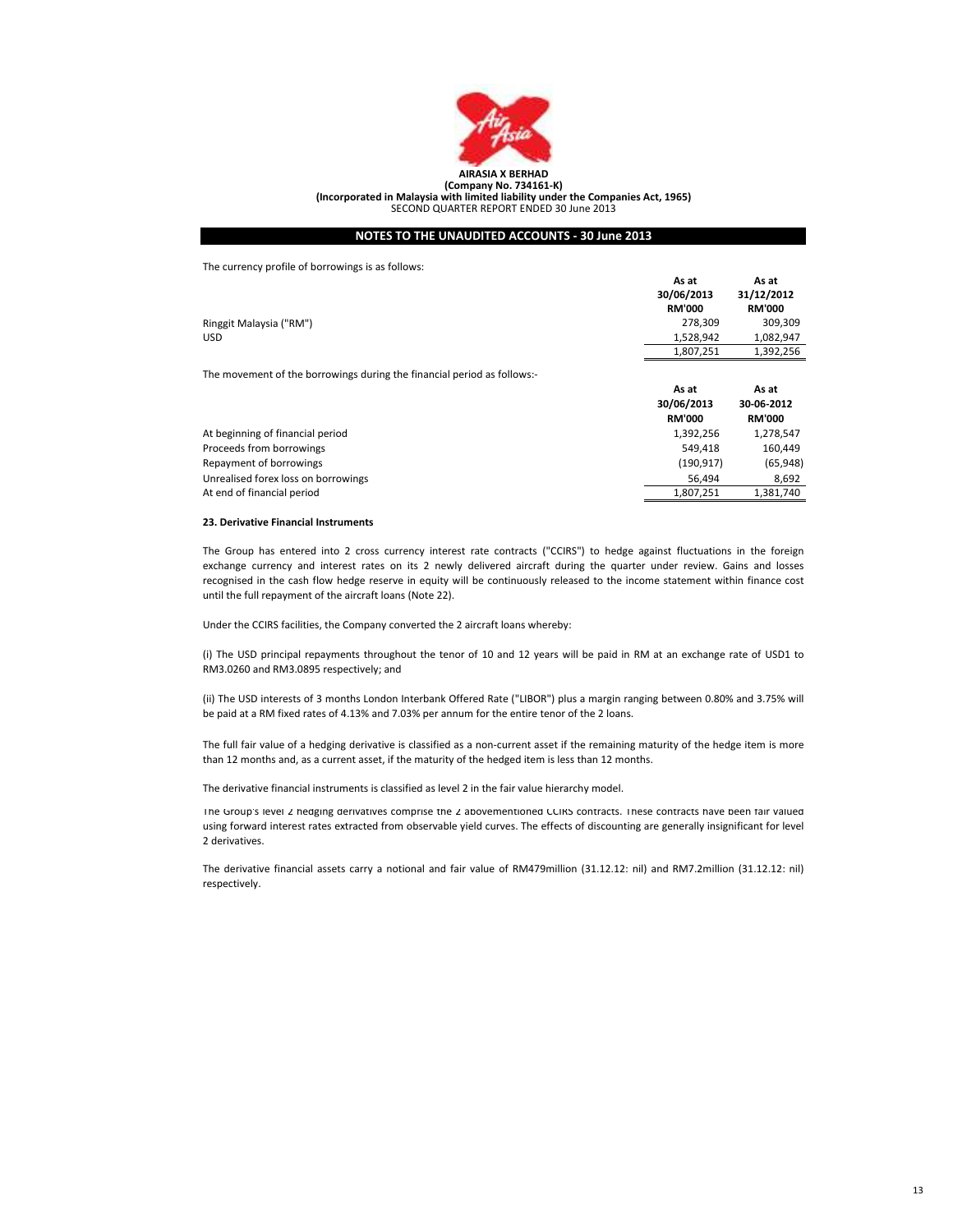

#### AIRASIA X BERHAD (Company No. 734161-K) (Incorporated in Malaysia with limited liability under the Companies Act, 1965) SECOND QUARTER REPORT ENDED 30 June 2013

# NOTES TO THE UNAUDITED ACCOUNTS - 30 June 2013

# 24. Share capital

|                                                                                 | As at<br>30/06/2013<br><b>RM'000</b> | As at<br>31/12/2012<br><b>RM'000</b> |
|---------------------------------------------------------------------------------|--------------------------------------|--------------------------------------|
| Authorised:                                                                     |                                      |                                      |
| Ordinary shares of RM1.00 each:                                                 |                                      |                                      |
| At beginning of financial period/year                                           | 270,000                              | 270,000                              |
| Subdivision of shares                                                           | (270,000)                            | 270,000                              |
| At the end of the financial period/year                                         |                                      |                                      |
| Ordinary shares of RM0.15 each:                                                 |                                      |                                      |
| At beginning of financial period/year                                           |                                      |                                      |
| Subdivision of shares                                                           | 270,000<br>230,000                   |                                      |
| Increase during the financial period<br>At the end of the financial period/year | 500,000                              |                                      |
|                                                                                 |                                      |                                      |
| RCPS of RM1.00 each:                                                            |                                      |                                      |
| At beginning of financial period/vear                                           | 50,000                               | 50,000                               |
| <b>Cancellation of RCPS</b>                                                     | (50,000)                             |                                      |
| At the end of the financial period/year                                         |                                      | 50,000                               |
| Total authorised                                                                | 500,000                              | 320,000                              |
| Issued and fully paid up:                                                       |                                      |                                      |
| Ordinary shares of RM1.00 each:                                                 |                                      |                                      |
| At beginning of financial period/year                                           | 224,000                              | 224,000                              |
| Conversion of RCPS                                                              | 42,667                               |                                      |
| Subdivision of shares                                                           | (266, 667)                           |                                      |
| At the end of the financial period/year                                         |                                      | 224,000                              |
| Ordinary shares of RM0.15 each:                                                 |                                      |                                      |
| At beginning of financial period/year                                           |                                      |                                      |
| Subdivision of shares                                                           | 266,667                              |                                      |
| At the end of the financial period/year                                         | 266,667                              |                                      |
| RCPS of RM1.00 each:                                                            |                                      |                                      |
| At beginning of financial period/year                                           | 42,667                               | 42,667                               |
| Conversion of RCPS                                                              | (42, 667)                            |                                      |
| At the end of the financial period/year                                         | ä,                                   | 42,667                               |
|                                                                                 |                                      |                                      |
| Total issued and fully paid up                                                  | 266,667                              | 266,667                              |
|                                                                                 |                                      |                                      |

The terms of the RCPS are as follows:

- (a) The RCPS are convertible in whole at the holder's option at any time into ordinary shares of RM1.00 each in the capital of the Company in the proportion of one ordinary share for every one RCPS. Notwithstanding this, the RCPS holder shall convert all into ordinary shares of RM1.00 each in the capital of the Company upon receipt of written notice from the Company as part of the Company's bona fide scheme for the listing of the Company's shares on any recognised stock exchange.
- (b) The RCPS has the same entitlement to dividend and all other forms of distributions out of income of the Company at the same rate as that of ordinary shares.
- (c) The RCPS can be redeemed in part or in whole at the Company's option at any time, but only with prior written approval of the holder and redemption can only be effected at par value.
- (d) On 10 May 2013, all the outstanding RCPS are converted into ordinary shares of RM1.00 each, and on 13 May 2013, all the authorised RCPS has been cancelled and ordinary shares for both issued and authorised of RM1.00 each are sub-divided into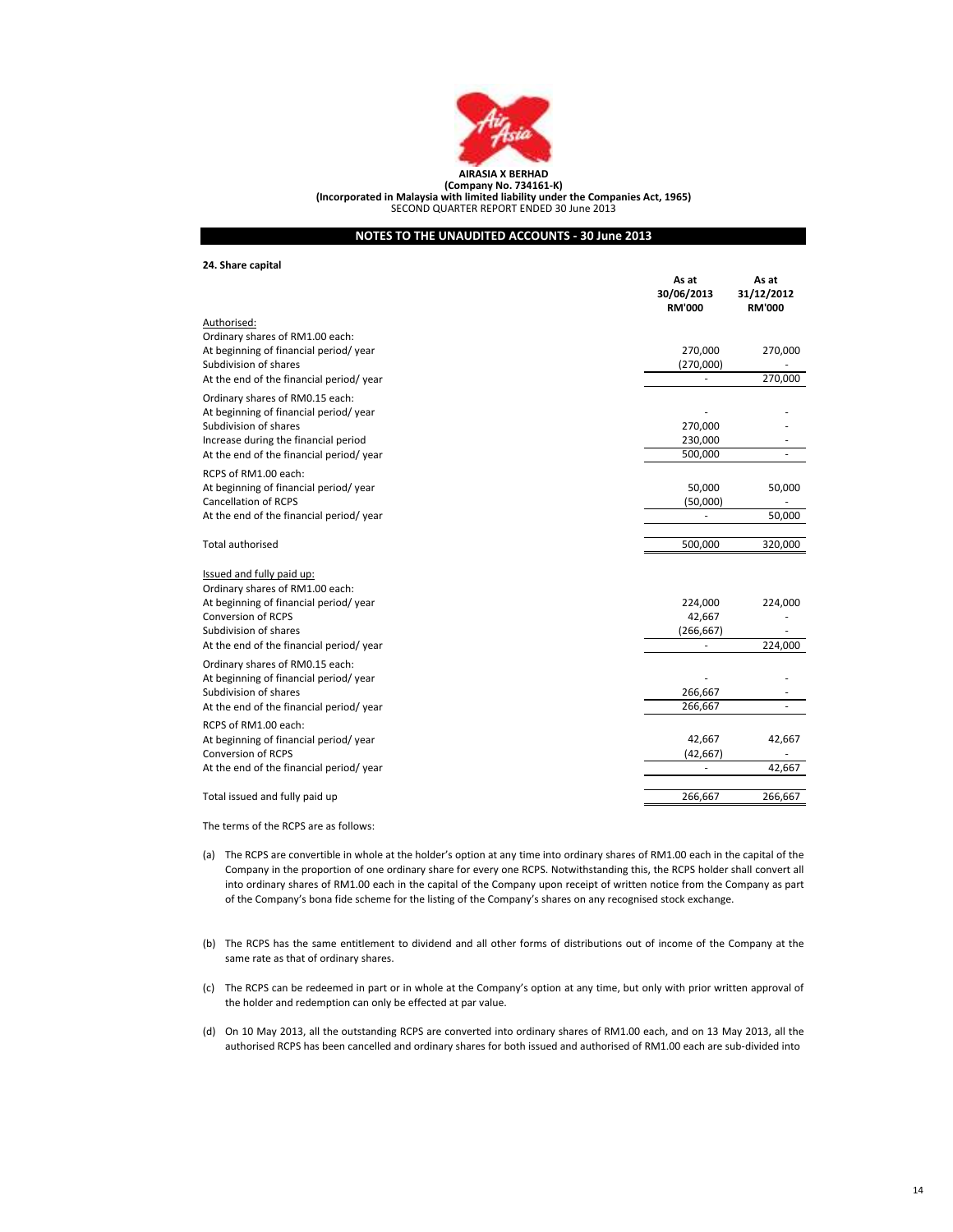

(Incorporated in Malaysia with limited liability under the Companies Act, 1965)

SECOND QUARTER REPORT ENDED 30 June 2013

# NOTES TO THE UNAUDITED ACCOUNTS - 30 June 2013

#### 25. (Loss)/earnings per share

# Basic (loss)/earnings per share

Basic (loss)/earnings per share is calculated by dividing the net profit for the financial period by the weighted average number of ordinary/preference shares in issue during the financial period.

|                                                                      | <b>INDIVIDUAL QUARTER</b>   |                                    | <b>CUMULATIVE</b>                 |                                   |
|----------------------------------------------------------------------|-----------------------------|------------------------------------|-----------------------------------|-----------------------------------|
|                                                                      | Quarter ended<br>30/06/2013 | <b>Quarter Ended</b><br>30/06/2012 | <b>Period Ended</b><br>30/06/2013 | <b>Period Ended</b><br>30/06/2012 |
| Net (loss)/profit for the individual quarter/ financial period       |                             |                                    |                                   |                                   |
| (RM'000)<br>Weighted average number of ordinary/preference shares in | (32, 303)                   | (77, 636)                          | 17.894                            | (29, 104)                         |
| issue ('000)                                                         | 266.667                     | 266.667                            | 266.667                           | 266,667                           |
| (Loss)/Earnings per share (sen)                                      | (12.1)                      | (29.1)                             | 6.7                               | (10.9)                            |

# Diluted (loss)/earnings per share

The diluted (loss)/earnings per share of the Group is similar to the basic earnings/(loss) per share as the Group does not have any potential dilutive ordinary shares in issue.

# 26. Post balance sheet events

- (a) On 10 July 2013, the Company's shares were successfully listed on the Main Market of Bursa Securities.
- (b) On 9 July 2013, the Company obtained an ECA loan amounting to USD82.8 million (approximately RM263.9 million) to finance the acquisition of an Airbus A330-300. The repayment of this term loan is on a quarterly basis over 12 years, with equal principal instalments, at an interest rate of LIBOR + 0.8% per annum. In connection with the USD82.8 million financing, the Company had on 10 July 2013 entered into a USD : RM cross currency interest rate swap with a financial institution in respect of the principal repayment of USD82.8 million of this loan ("Swap Facility").

Under the Swap Facility, the Company converted the loan whereby:

- (i) The USD principal repayment of USD82.8 million throughout the entire tenor of 12 years will be paid in RM at an exchange rate of USD1.00 : RM3.1875; and
- (ii) The USD interest of 3 months London Interbank Offered Rate (LIBOR) plus 0.8% will be paid at a RM fixed interest rate of 3.83% per annum for the entire tenor of the loan.
- (c) On 11 July 2013, the Company procured the issuance of a standby letter of credit ("SBLC") for up to USD1.4 million (approximately RM4.5 million) to provide maintenance reserves deposit as required under the finance lease for its acquisition of a new Airbus A330-300 in July 2013. This SBLC is secured by a first fixed charged over credit balances of its account in London maintained with the SBLC provider, where an amount equal to 50% of the SBLC amount has been deposited.

#### 27. Contingent assets and contingent liabilities

As at the date of this report, the Group does not have any contingent assets and contingent liabilities.

# 28. Capital commitments outstanding not provided for in the interim financial report

|                                  | As at<br>30/06/2013<br><b>RM'000</b> | As at<br>31/12/2012<br><b>RM'000</b> |
|----------------------------------|--------------------------------------|--------------------------------------|
| Approved and contracted for      |                                      |                                      |
| Aircraft purchase                | 19,996,802                           | 21,243,950                           |
| Non-cancellable operating leases | 2,468,579                            | 2,464,111                            |
|                                  | 22,465,381                           | 23,708,061                           |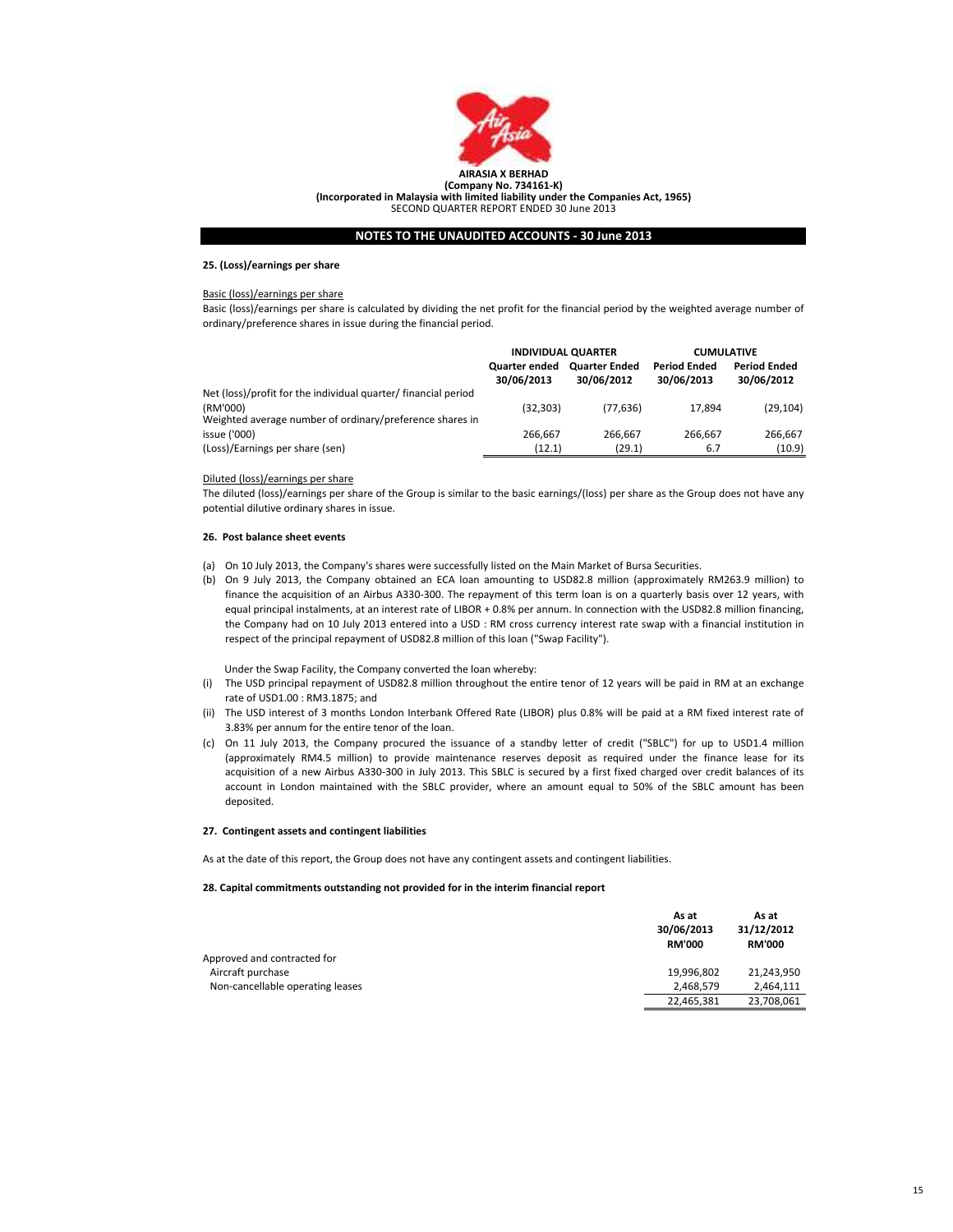

# 29. Significant related parties transactions

Details of the relationships and transactions between AirAsia X and its significant related parties are as described below.

| Name of company                                       | Relationship                                      |
|-------------------------------------------------------|---------------------------------------------------|
| AirAsia Berhad ("AAB")                                | Related party (common Directors and shareholders) |
| Asian Aviation Centre of Excellence Sdn Bhd ("AACOE") | Related party (common Directors and shareholders) |
| Asian Contact Centres Sdn Bhd ("ACC")                 | Related party (common Directors and shareholders) |
| PT Indonesia AirAsia ("IAA")                          | Related party (common Directors and shareholders) |
| Thai AirAsia Co. Ltd ("TAA")                          | Related party (common Directors and shareholders) |
| Tune Box Sdn Bhd                                      | Related party (common Directors and shareholders) |
| AirAsia Japan Co. Ltd ("JAA")                         | Related party (common Directors and shareholders) |

These following items have been included in the Income Statement:

|                                                        |                             | <b>INDIVIDUAL QUARTER</b>                                  | <b>CUMULATIVE</b>                                   |                                                     |
|--------------------------------------------------------|-----------------------------|------------------------------------------------------------|-----------------------------------------------------|-----------------------------------------------------|
|                                                        | 30/06/2013<br><b>RM'000</b> | Quarter ended Quarter Ended<br>30/06/2012<br><b>RM'000</b> | <b>Quarter Ended</b><br>30/06/2013<br><b>RM'000</b> | <b>Quarter Ended</b><br>30/06/2012<br><b>RM'000</b> |
| AAB                                                    |                             |                                                            |                                                     |                                                     |
| - Operational service charges                          | 1,368                       | 1,610                                                      | 3,151                                               | 2,775                                               |
| - Brand license fee charged by AAB                     | 2,463                       | 2,048                                                      | 5,131                                               | 4,727                                               |
| <b>AACOE</b>                                           |                             |                                                            |                                                     |                                                     |
| - Net expense/(chargeback) on training services        | 1,668                       | (259)                                                      | 2,179                                               | (35)                                                |
| ACC                                                    |                             |                                                            |                                                     |                                                     |
| - Telecommunication and operational expenses           | 2,473                       | 2,423                                                      | 4,665                                               | 5,250                                               |
| <b>IAA</b>                                             |                             |                                                            |                                                     |                                                     |
| - Operational services charged to IAA                  | (87)                        | (89)                                                       | (178)                                               | (181)                                               |
| <b>TAA</b>                                             |                             |                                                            |                                                     |                                                     |
| - Operational services charged to TAA                  | (164)                       | (132)                                                      | (179)                                               | (132)                                               |
| Tune Box Sdn Bhd                                       |                             |                                                            |                                                     |                                                     |
| - In-flight entertainment system and software expenses | 430                         |                                                            | 732                                                 |                                                     |
| <b>JAA</b>                                             |                             |                                                            |                                                     |                                                     |
| - Operational services charged to JAA                  | (275)                       |                                                            | (590)                                               |                                                     |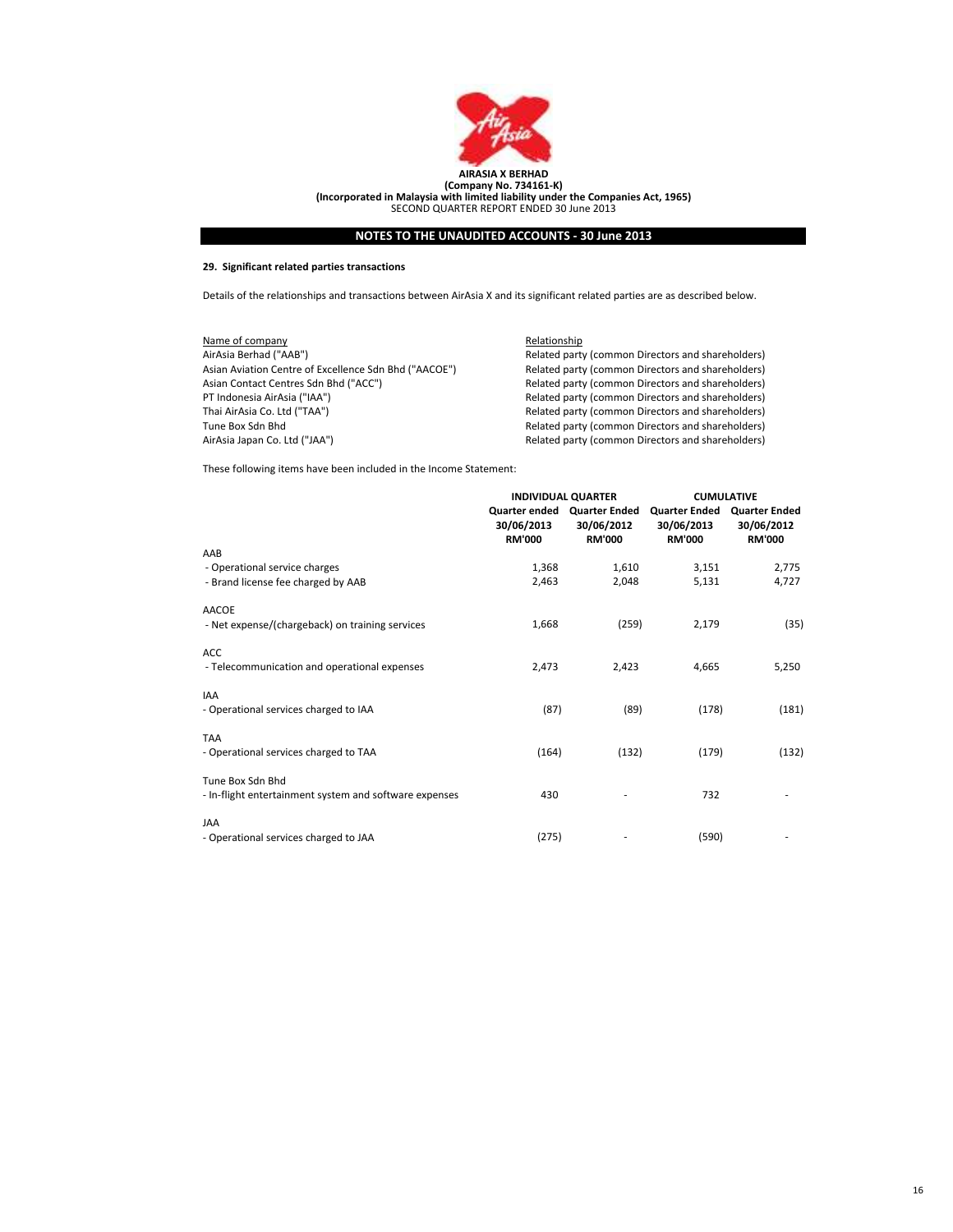

(Incorporated in Malaysia with limited liability under the Companies Act, 1965) SECOND QUARTER REPORT ENDED 30 June 2013

# NOTES TO THE UNAUDITED ACCOUNTS - 30 June 2013

#### 30. Review of performance

#### 6 Months Ended 30 June 2013 Compared to 6 Months Ended 30 June 2012

#### Revenue

During the 6 months ended 30 June 2013, the Group's revenue has increased by 9.0% to RM1,026.4 million from RM941.9 million as compared to the 6 months ended 30 June 2012. RASK has improved by 12.4% from 11.26 sen in the 30 June 2012 to 12.65 sen in 30 June 2013 as a result of the route network consolidation exercise undertaken.

Scheduled flights. Revenue from passenger seat sales on scheduled flights increased by RM11.7 million, or approximately 1.8%, to RM652.0 million for the 6 months ended 30 June 2013 as compared to RM640.4 million for the 6 months ended 30 June 2012. This increase was due primarily to a 7.9% increase in total seat capacity for the 6 months ended 30 June 2013 as compared to the 6 months ended 30 June 2012 as a result of the increase in the number of aircraft from 9 as at 30 June 2012 to 11 as at 30 June 2013. Primarily as a result of the reduction in the average length of the routes from the discontinuation of service to London, Paris and Christchurch, ASKs and RPKs decreased 1.7% and 3.4% respectively from 8.3 billion and 7.0 billion in the 6 months ended 30 June 2012 to 8.2 billion and 6.8 billion respectively in the 6 months ended 30 June 2013. Our passenger load factor decreased from 84.4% in the 6 months ended 30 June 2012 to 83.0% for the 6 months ended 30 June 2013 primarily due to increases in our daily flight frequencies on certain of our mature routes. Average passenger fares increased 1.7% to RM564.06 in the 6 months ended 30 June 2013 as compared to RM554.52 during the 6 months ended 30 June 2012 primarily due to the increased maturity of our route network, especially with respect to our China routes.

Fuel surcharge . Revenue from fuel surcharges increased to RM106.3 million in the 6 months ended 30 June 2013 as compared to RM65.8 million in the 6 months ended 30 June 2012. This increase in fuel surcharge revenue is primarily a result of an increased number of passengers flown from 1.27 million in the 6 months ended 30 June 2012 to 1.34 million in the 6 months ended 30 June 2013.

Ancillary revenue . Ancillary revenue including AirAsia Insure increased to RM196.3 million, or by approximately 17.4%, for the 6 months ended 30 June 2013 as compared to RM167.2 million for the 6 months ended 30 June 2012. This increase was due primarily to revisions to higher take-up rates, especially for Fly-Thru connecting transfer services and the introduction of new ancillary products during the period such as portable power rentals, and Red Carpet Service. Ancillary revenue including AirAsia Insure as a percent of total revenues including AirAsia Insure was approximately 19.1% in the 6 months ended 30 June 2013 as compared to 17.7% during the 6 months ended 30 June 2012. Hence, This has resulted in an 11.2% improvement in ancillary per passenger from RM131.31 to RM146.00 for the 6 months ended 30 June 2013 as compared to the 6 months ended 30 June 2012.

Freight and cargo. For the 6 months ended 30 June 2013, freight and cargo revenue represents 4.0% (6 months ended 30 June 2012: 4.7%) of the total revenue. It has decreased 6.5% to RM41.2 million for the 6 months ended 30 June 2013 as compared to RM44.1 million for the 6 months ended 30 June 2012, reflecting both a 22.8% decrease in available tonne per kilometre (ATK) and 18.0% decrease in freight tonne per kilometre (FTK) in the 6 months ended 30 June 2013. The decrease is offset to a certain extent by an increase in our cargo load factor to 60.1% in the 6 months ended 30 June 2013 as compared to 56.1% in the 6 months ended 30 June 2012.

Charter flights. Revenue from charter flights increased from RM11.6 million for the 6 months ended 30 June 2012 to RM33.0 million for the 6 months ended 30 June 2013 due to revenue generated from the wet leases of our 2 A340-300s which previously serviced our now discontinued London and Paris routes.

Others. Others consists of revenue recognised for scheduled flights on our discontinued routes to London, Paris, Mumbai and Delhi amounting to RM15.7 million during the 6 months ended 30 June 2012, for which such passengers were re-accommodated to flights provided by other airlines. The Company did not have any form of other revenue for the 6 months ended 30 June 2013.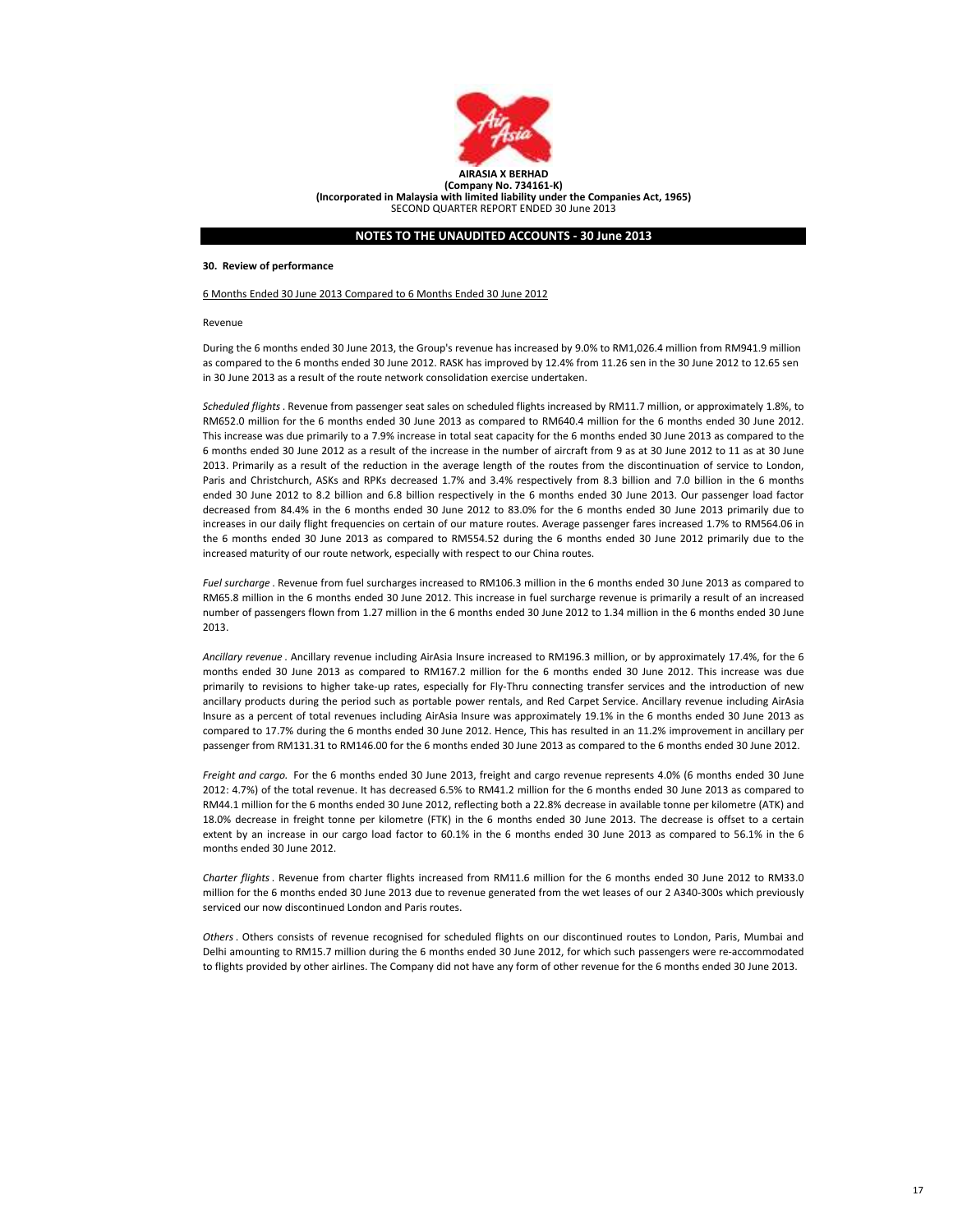

#### Operating Expenses

Aircraft fuel expenses. Fuel costs decreased 5.2% to RM457.8 million in the 6 months ended 30 June 2013 from RM483.1 million in the 6 months ended 30 June 2012 due primarily to a 6.4% decrease in fuel consumed in the 6 months ended 30 June 2013 as compared to the 6 months ended 30 June 2012. This decrease in fuel burn from 1,821 gallon/ hour to 1,726 gallon/ hour was due primarily to the reduction in the length of the routes in our route mix resulting from the discontinuation of services to London, Paris, Christchurch, Mumbai and Delhi in 2012. This decrease was partially offset by the approximate 1.6% increase in average fuel price per barrel in the 6 months ended 30 June 2013 as compared to the 6 months ended 30 June 2012.

Staff costs. Staff costs increased 17.3% to RM103.0 million in the 6 months ended 30 June 2013 from RM87.8 million during the 6 months ended 30 June 2012, due mainly to an increase in the number of our employees.

Depreciation of property, plant and equipment . Depreciation of property, plant and equipment increased by 10.5% to RM58.3 million during the 6 months ended 30 June 2013 as compared to RM52.8 million in the 6 months ended 30 June 2012, mainly due to the acquisition of 2 new A330-300 aircraft under finance lease in the 6 months ended 30 June 2013.

Maintenance, overhaul, user charges and other related expenses. Maintenance, overhaul, user charges and other related expenses increased by 5.5% to RM196.0 million in the 6 months ended 30 June 2013 from RM185.7 million in the 6 months ended 30 June 2012. The increase mainly resulted from the increase in maintenance and service costs for the new aircraft delivered and increase in charter flights rendered during the 6 months ended 30 June 2013.

Aircraft operating lease expense . Aircraft operating lease expense increased by 4.1% to RM79.2 million in the 6 months ended 30 June 2013 from RM76.1 million in the 6 months ended 30 June 2012 primarily due to an additional Airbus A330-300 aircraft under operating lease being delivered during the 6 months ended 30 June 2013.

Other operating expenses. Other operating expenses increased 32.6% to RM92.1 million in the 6 months ended 30 June 2013 from RM69.4 million in the 6 months ended 30 June 2012 due primarily to an increase in marketing and promotional expenditures during the 6 months ended 30 June 2013.

#### Finance Costs

Finance costs increased 14.7% from RM26.5 million in the 6 months ended 30 June 2012 to RM30.4 million in the 6 months ended 30 June 2013 primarily due to new banking facilities secured during the 6 months ended 30 June 2013.

# Foreign Exchange Loss on Borrowings

Primarily as a result of the strengthening of the USD against the RM in the 6 months ended 30 June 2013, the Company recognised unrealised foreign exchange losses on borrowings of RM56.3 million, which was offset against favourable fair value movements from cash flow hedges of RM16.5 million, as compared to the unrealised foreign exchange losses of RM5.7 million on our USD-denominated borrowings in the 6 months ended 30 June 2012.

#### EBITDAR/ EBIT

As a result of growth in revenue and discontinuance from exited routes, the Group's EBITDAR and EBIT has improved by RM59.3 million from 13.2% to 17.9% and RM50.6 million from -0.5% to 4.5% respectively in 6 months ended 30 June 2013 as compared to 30 June 2012. Revenue improved for the 6 months ended 30 June 2013 mainly due to the increase in passengers carried, in line with the increase in total seat capacity from the new aircrafts delivered in 2013.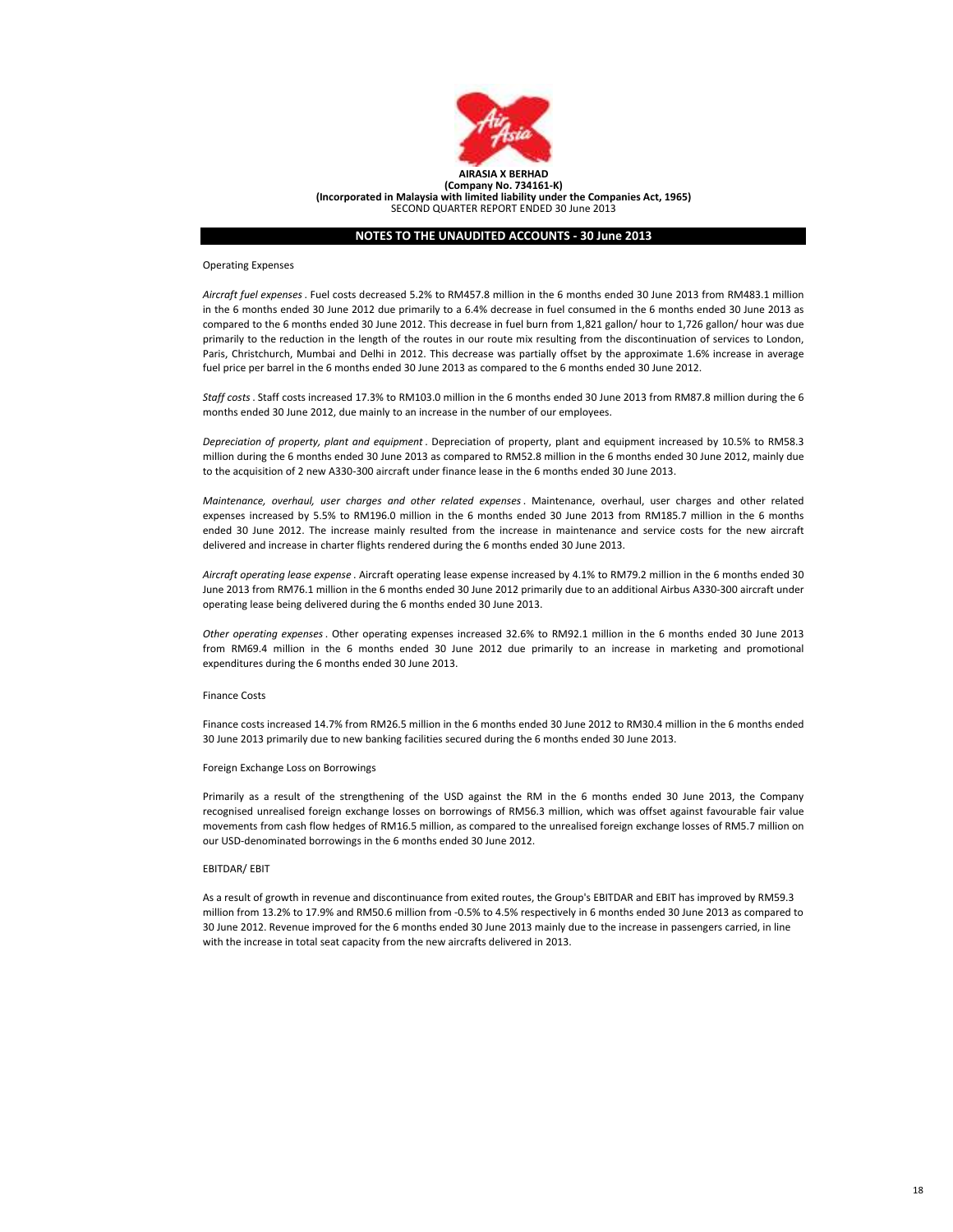

#### LBT

As a result of the factors set forth above, the Group has recorded an improvement on LBT of RM23.6 million in the 6 months ended 30 June 2013 as compared to a LBT of RM36.0 million in the 6 months ended 30 June 2012. The LBT during the 6 months ended 30 June 2013 despite an increase in revenue by 9.0% as compared to 30 June 2012, was primarily due to a RM50.6 million increase in unrealised foreign exchange loss on borrowings between the periods due to unfavourable movements in USD:RM exchange rates.

# Taxation

In the 6 months ended 30 June 2013 the Company recognised a net tax allowance of RM41.5 million, as compared to a net tax allowance of RM6.9 million in the 6 months ended 30 June 2012, due primarily to income tax exemptions recognised for certain qualifying expenditures as provided by the Malaysian Ministry of Finance.

Profit after taxation ("PAT") / Loss after taxation ("LAT")

As a result of the factors set forth above, the Group achieved a PAT of RM17.9 million in the 6 months ended 30 June 2013 as compared to a LAT of RM29.1 million in the 6 months ended 30 June 2012.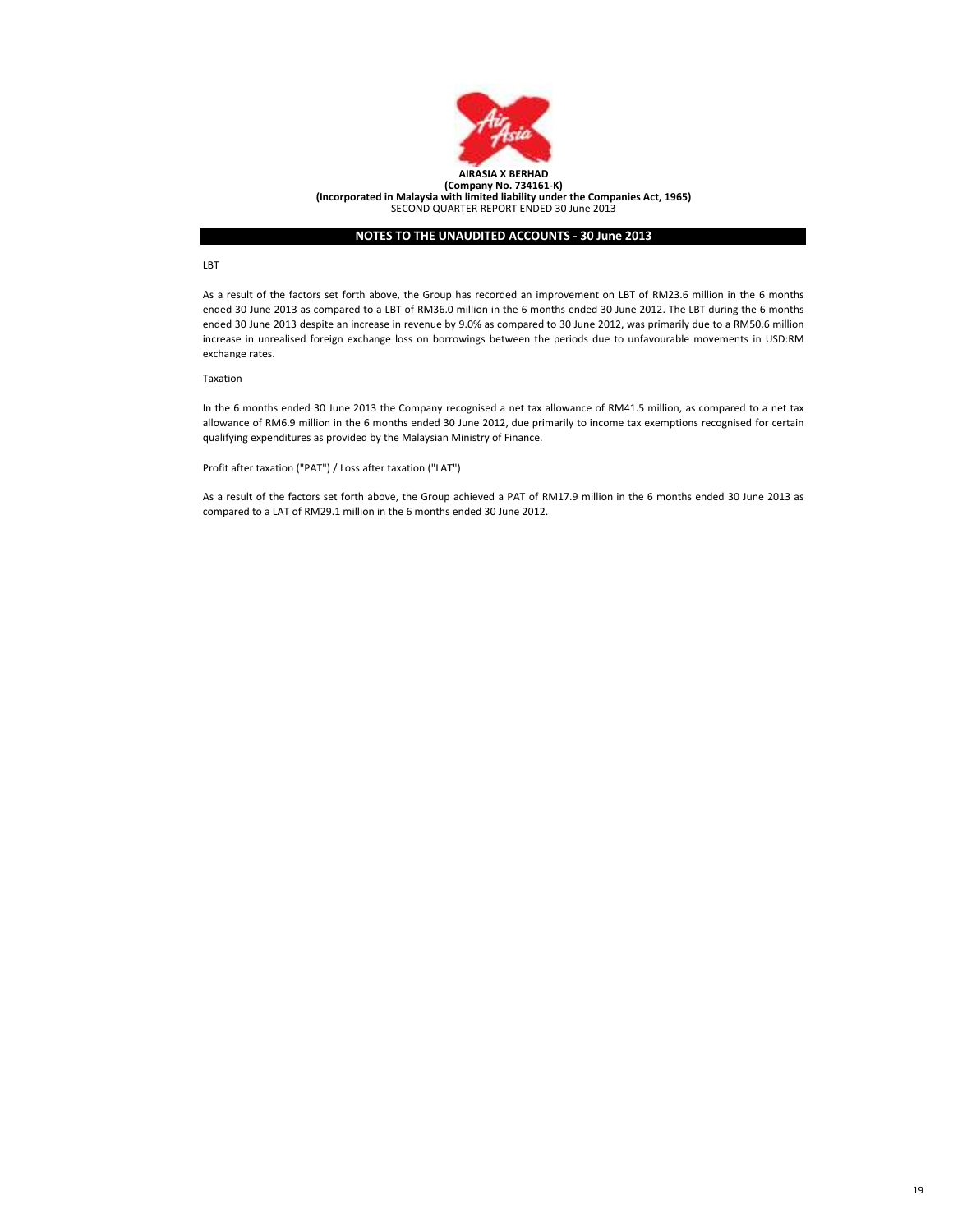

Quarter Ended 30 June 2013 Compared to Quarter Ended 30 June 2012

Revenue

During the quarter ended 30 June 2013, the Group's revenue has increased by 21.2% to RM491.1 million from RM405.2 million as compared to the quarter ended 30 June 2012. RASK has improved by 9.9% from 10.55 sen in the quarter ended 30 June 2012 to 11.60 sen in the quarter ended 30 June 2013 as a result of the route network consolidation exercise undertaken.

Scheduled flights. Revenue from passenger seat sales on scheduled flights increased by RM40.6 million, or approximately 15.8%, to RM298.2 million for the quarter ended 30 June 2013 as compared to RM257.6 million for the quarter ended 30 June 2012. This increase was due primarily to a 20.4% increase in total seat capacity for the quarter ended 30 June 2013 as compared to the quarter ended 30 June 2012 as a result of the increase in the number of aircraft from 9 as at 30 June 2012 to 11 as at 30 June 2013. As a result of increase in the capacity, both ASKs and RPKs increased 13.5% from 3.8 billion and 3.1 billion in the quarter ended 30 June 2012 to 4.3 billion and 3.5 billion respectively in the quarter ended 30 June 2013. Our passenger load factor remained relatively constant at 81.8% in the quarter ended 30 June 2013 as compared to 81.9% for the quarter ended 30 June 2012. Average passenger fares increased 2.5% to RM508.84 in the quarter ended 30 June 2013 as compared to RM496.48 during the quarter ended 30 June 2012 primarily due to the increased maturity of our route network, especially with respect to our China routes.

Fuel surcharge . Revenue from fuel surcharges increased to RM56.6 million in the quarter ended 30 June 2013 as compared to RM31.3 million in the quarter ended 30 June 2012. This increase in fuel surcharge revenue is primarily a result of an increased number of passengers flown from 581,840 in the quarter ended 30 June 2012 to 697,112 in the quarter ended 30 June 2013.

Ancillary revenue . Ancillary revenue including AirAsia Insure increased to RM99.0 million, or by approximately 31.7%, for the quarter ended 30 June 2013 as compared to RM75.1 million for the quarter ended 30 June 2012. This increase was due primarily to revisions higher take-up rates, especially for Fly-Thru connecting transfer services and the introduction of new ancillary products during the period such as portable power rentals, and Red Carpet Service. Ancillary revenue including AirAsia Insure as a percent of total revenue including AirAsia Insure was approximately 20.1% in the quarter ended 30 June 2013 as compared to 18.5% during the quarter ended 30 June 2012. This has resulted in a 9.3% improvement in ancillary per passenger from RM129.16 to RM141.95 for the quarter ended 30 June 2013 as compared to the quarter ended 30 June 2012.

Freight and cargo. During the quarter ended 30 June 2013, freight and cargo revenue represents 4.3% (quarter ended 30 June 2012: 4.8%) of the total revenue. It has increased 9.7% to RM21.3 million for the quarter ended 30 June 2013 as compared to RM19.4 million for the quarter ended 30 June 2012, reflecting an increase of 12.0% in freight tonne per kilometre (FTK) in the quarter ended 30 June 2013. Despite the decrease in available tonne per kilometre (ATK) by 3.4%, our cargo load factor increased to 60.9% in the quarter ended 30 June 2013 as compared to 52.5% in the quarter ended 30 June 2012.

Charter flights. Revenue from charter flights increased from RM8.9 million for the quarter ended 30 June 2012 to RM17.5 million for the quarter ended 30 June 2013 due to revenue generated from the wet leases of our 2 A340-300s which previously serviced our now discontinued London and Paris routes.

Others. Others consists of revenue recognised for scheduled flights on our discontinued route to London, Paris, Mumbai and Delhi amounting to RM15.0 million during the quarter ended 30 June 2012, for which such passengers were re-accommodated to flights provided by other airlines. The Company did not have any form of other revenue for the quarter ended 30 June 2013.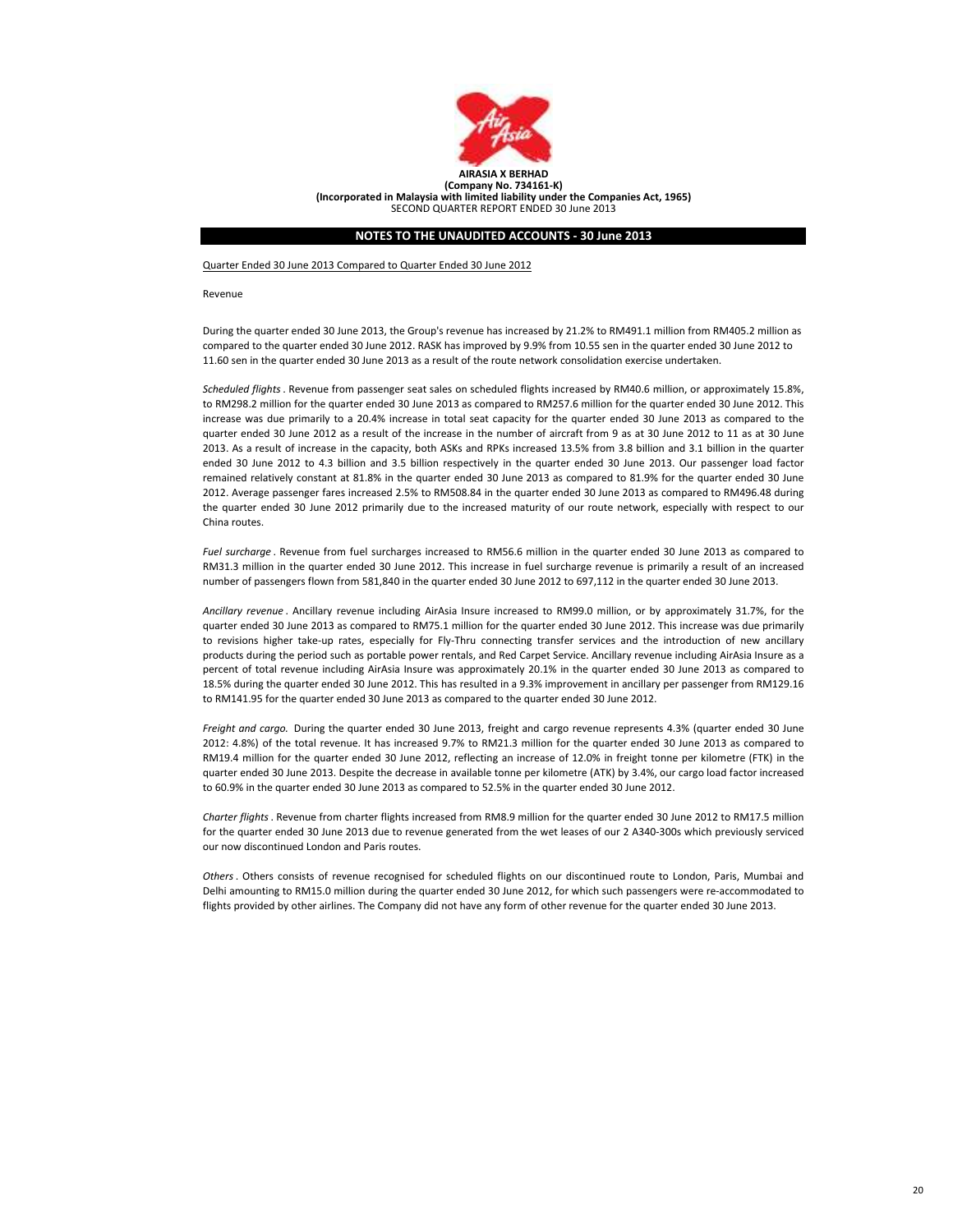

#### Operating Expenses

Aircraft fuel expenses. Fuel costs increased 5.1% to RM231.1 million in the quarter ended 30 June 2013 from RM220.0 million in the quarter ended 30 June 2012 due primarily to an 11.7% increase in fuel consumed in the quarter ended 30 June 2013 as compared to the quarter ended 30 June 2012. This increase in fuel consumption was primarily due to an increase in our existing routes' flight frequencies. This was however partially offset by the approximate 4.7% decrease in average fuel price per barrel in the quarter ended 30 June 2013 as compared to the quarter ended 30 June 2012. However, fuel burn has decreased from 1,779 gallon/ hour in the quarter ended 30 June 2013 to 1,722 gallon/ hour as compared to 30 June 2012.

Staff costs. Staff costs increased 32.9% to RM57.3 million in the quarter ended 30 June 2013 from RM43.1 million during the quarter ended 30 June 2012, due mainly to an increase in the number of our employees.

Depreciation of property, plant and equipment . Depreciation of property, plant and equipment increased by 20.4% to RM31.5 million during the quarter ended 30 June 2013 as compared to RM26.2 million in the quarter ended 30 June 2012, mainly due to the acquisition of 2 new A330-300 aircraft under finance lease in the quarter ended 30 June 2013.

Maintenance, overhaul, user charges and other related expenses. Maintenance, overhaul, user charges and other related expenses increased by 9.0% to RM101.5 million in the quarter ended 30 June 2013 from RM93.2 million in the quarter ended 30 June 2012. The increase mainly resulted from the increase in maintenance and service costs for the new aircraft delivered and increase in charter flights rendered during the 6 months ended 30 June 2013.

Aircraft operating lease expense . Aircraft operating lease expense increased 8.6% to RM41.4 million in the quarter ended 30 June 2013 from RM38.1 million in the quarter ended 30 June 2012 primarily due to an additional Airbus A330-300 aircraft under operating lease being delivered during the quarter ended 30 June 2013.

Other operating expenses. Other operating expenses increased 50.3% to RM44.6 million in the quarter ended 30 June 2013 from RM29.7 million in the quarter ended 30 June 2012 due primarily to an increase in marketing and promotional expenditures during the quarter ended 30 June 2013.

#### Finance Costs

Finance costs decreased 15.0% from RM14.7 million in the quarter ended 30 June 2012 to RM16.9 million in the quarter ended 30 June 2013 primarily due to new banking facilities secured during the quarter ended 30 June 2013.

#### Foreign Exchange Loss on Borrowings

As a result of the strengthening of the USD against the RM in the quarter ended 30 June 2013, the Company recognised unrealised foreign exchange losses on borrowings of RM46.7 million, which was offset against favourable fair value movements from cash flow hedges of RM16.5 million, as compared to unrealised foreign exchange losses of RM40.7 million on our USDdenominated borrowings in the quarter ended 30 June 2012.

#### EBITDAR/ EBIT

As a result of growth in revenue and discontinuance from exited routes, the Group's EBIDTAR and EBIT has improved by RM35.1 million from 6.5% to 12.5% and RM26.4 million from -9.4% to -2.4% respectively in the quarter ended 30 June 2013 as compared to the quarter ended 30 June 2012. Revenue improved for the quarter ended 30 June 2013 mainly due to the increase in passengers carried, in line with the increase in total seat capacity from the new aircrafts delivered in 2013.

# **LBT**

As a result of the factors set forth above, the Group has recorded an improvement on LBT of RM58.4 million in the quarter ended 30 June 2013 as compared to a LBT of RM92.9 million in the quarter ended 30 June 2012. The reduced LBT in the quarter ended 30 June 2013 primarily resulted from the increase in revenue by 21.2% which at the same time was offset by the increase in operating cost of 13.4%.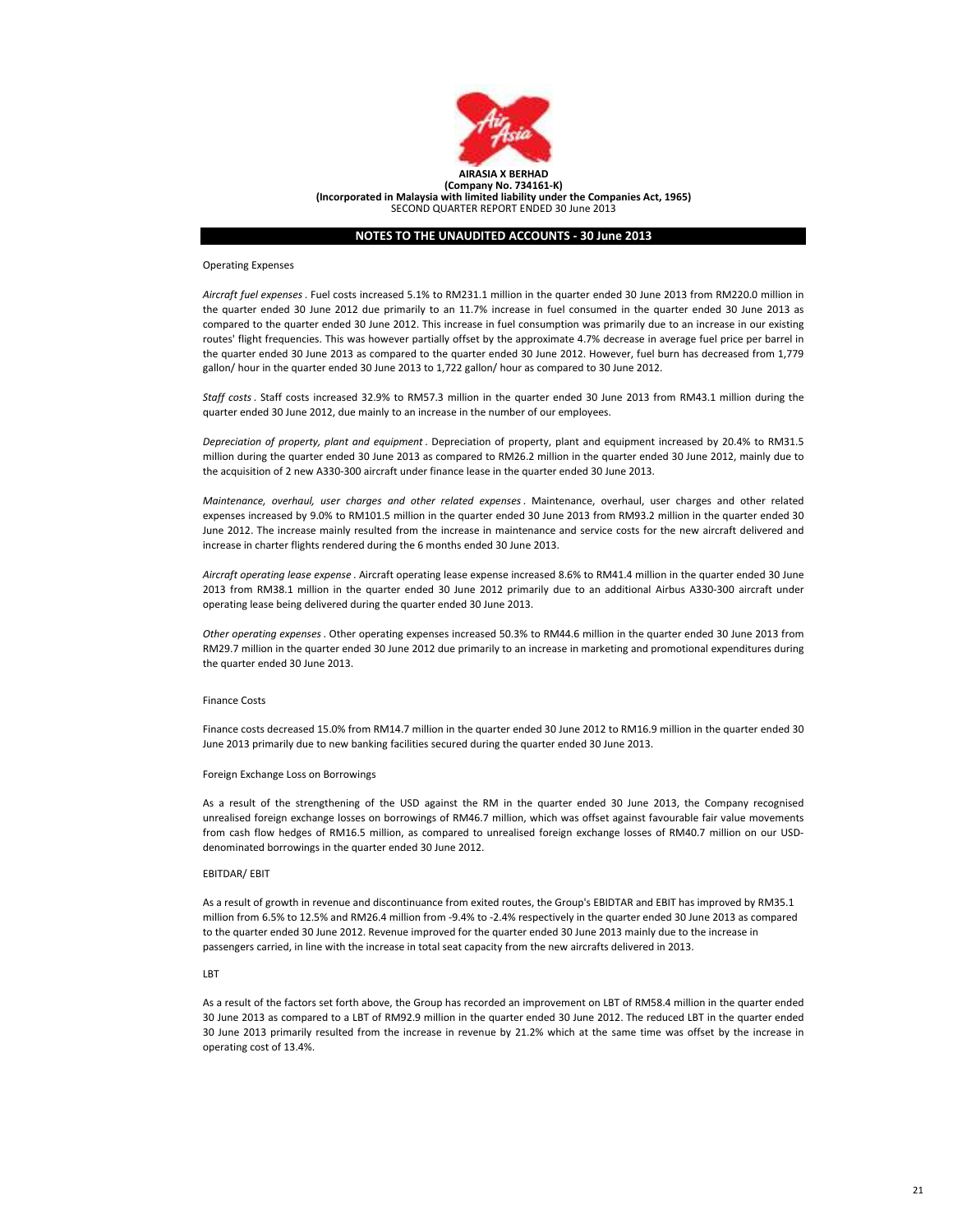

#### Taxation

In the quarter ended 30 June 2013 the Company recognised a net tax allowance of RM26.1 million, as compared to a net tax allowance of RM15.2 million in the quarter ended 30 June 2012, due primarily to income tax exemptions recognised for certain qualifying expenditures as provided by the Malaysian Ministry of Finance.

# PAT/ (LAT)

As a result of the factors set forth above, the Group recognised a LAT of RM32.3 million in the quarter ended 30 June 2013 as compared to a LAT of RM77.6 million in the quarter ended 30 June 2012.

# 31. (LBT)/ PBT performance (Quarter Ended 30 June 2013 Compared to Quarter Ended 31 March 2013)

There was a LBT in the quarter ended 30 June 2013 of RM58.4 million as compared to the PBT of RM34.8 million in the previous quarter ended 31 March 2013. This was primarily due to unrealised foreign exchange losses incurred on our USD-denominated borrowings of RM39.8 million during the quarter ended 30 June 2013 as compared to unrealised foreign exchange gains of RM9.6 million in the previous quarter ended 31 March 2013, paired with the seasonally lower demand for air travel in the 2nd quarter of the year following the peak season in the previous quarter.

# 32. Other profit and loss items

In the current quarter and financial period to date, there is no provision for and write off of inventories; gain or loss on disposal of quoted or unquoted investments or properties; and material exceptional items.